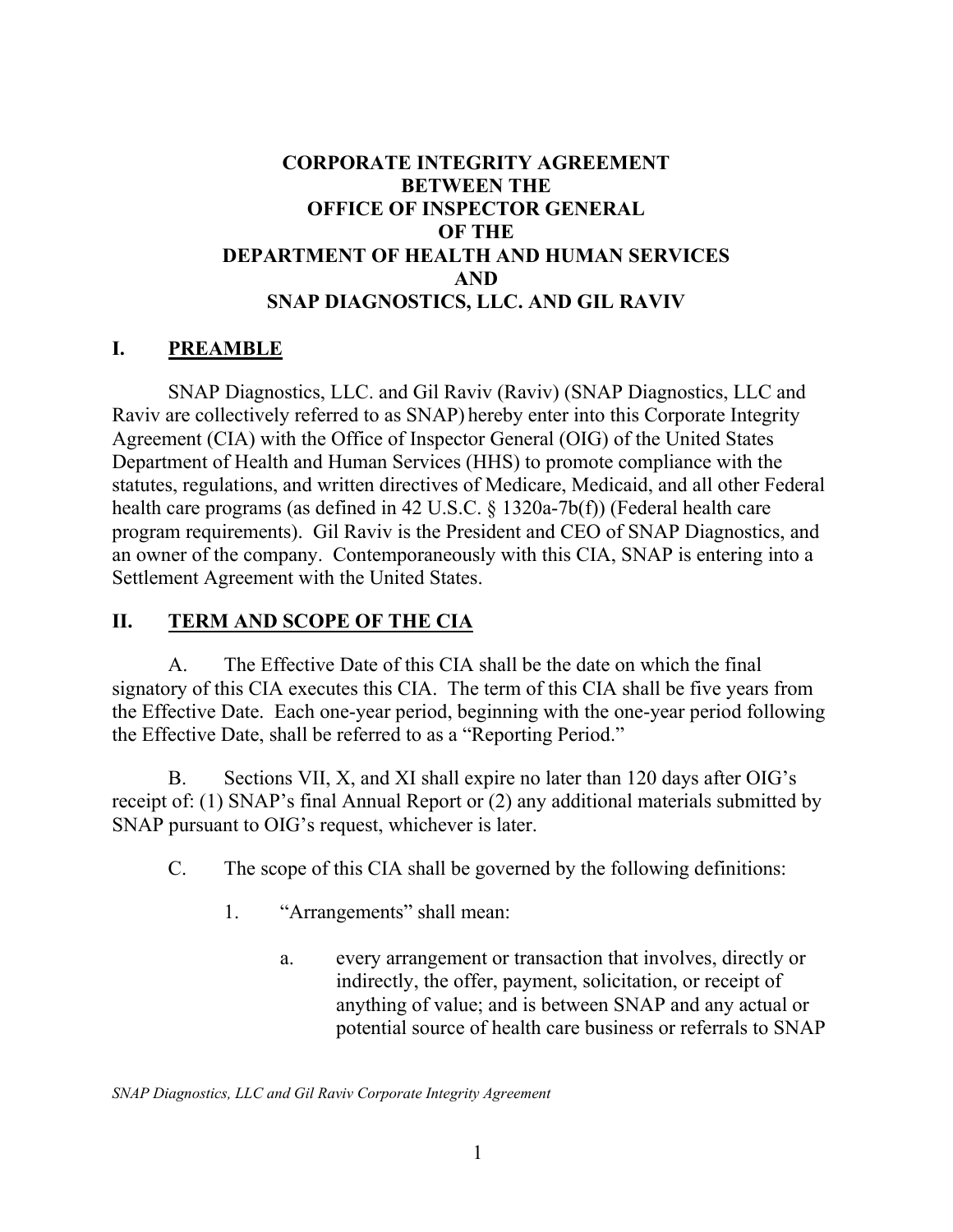or any actual or potential recipient of health care business or referrals from SNAP or

b. every financial relationship (as defined at 42 C.F.R. § 411.354(a)) that is between SNAP and a physician (or a physician's immediate family member (as defined at 42 C.F.R. § 411.351)) who makes a referral (as defined at 42 U.S.C. § 1395nn(h)(5)) to SNAP for designated health services (as defined at 42 U.S.C.  $\S$  1395nn(h)(6)).

2. The term "source of health care business or referrals" shall mean any individual or entity that refers, recommends, arranges for, orders, leases, or purchases any good, facility, item, or service for which payment may be made in whole or in part by a Federal health care program.

3. The term "recipient of health care business or referrals" shall mean any individual or entity (a) to whom SNAP refers an individual for the furnishing or arranging for the furnishing of any item or service, or (b) from whom SNAP purchases, leases or orders or arranges for or recommends the purchasing, leasing, or ordering of any good, facility, item, or service for which payment may be made in whole or in part by a Federal health care program.

4. "Covered Persons" shall include: (a) all owners who are natural persons (other than owners who have an ownership interest of less than 5%), officers, directors, and employees of SNAP; (b) all contractors, subcontractors, agents, and other persons who: (i) furnish patient care items or services, (ii) perform billing or coding functions, or (iii) perform Promotional Functions on behalf of SNAP, but excluding vendors whose sole connection with SNAP is selling or otherwise providing medical supplies or equipment to SNAP; and (c) all physicians and other non-physician practitioners who are members of SNAP's active medical staff.

5. "Government Reimbursed Items and Services" refers to all SNAP items or services that are marketed or furnished by SNAP and reimbursed by Federal health care programs.

6. "Promotional Functions" includes: (a) the marketing, selling, advertising, or promoting of Government Reimbursed Items and Services; and (b) the preparation or external dissemination of promotional materials or information about, or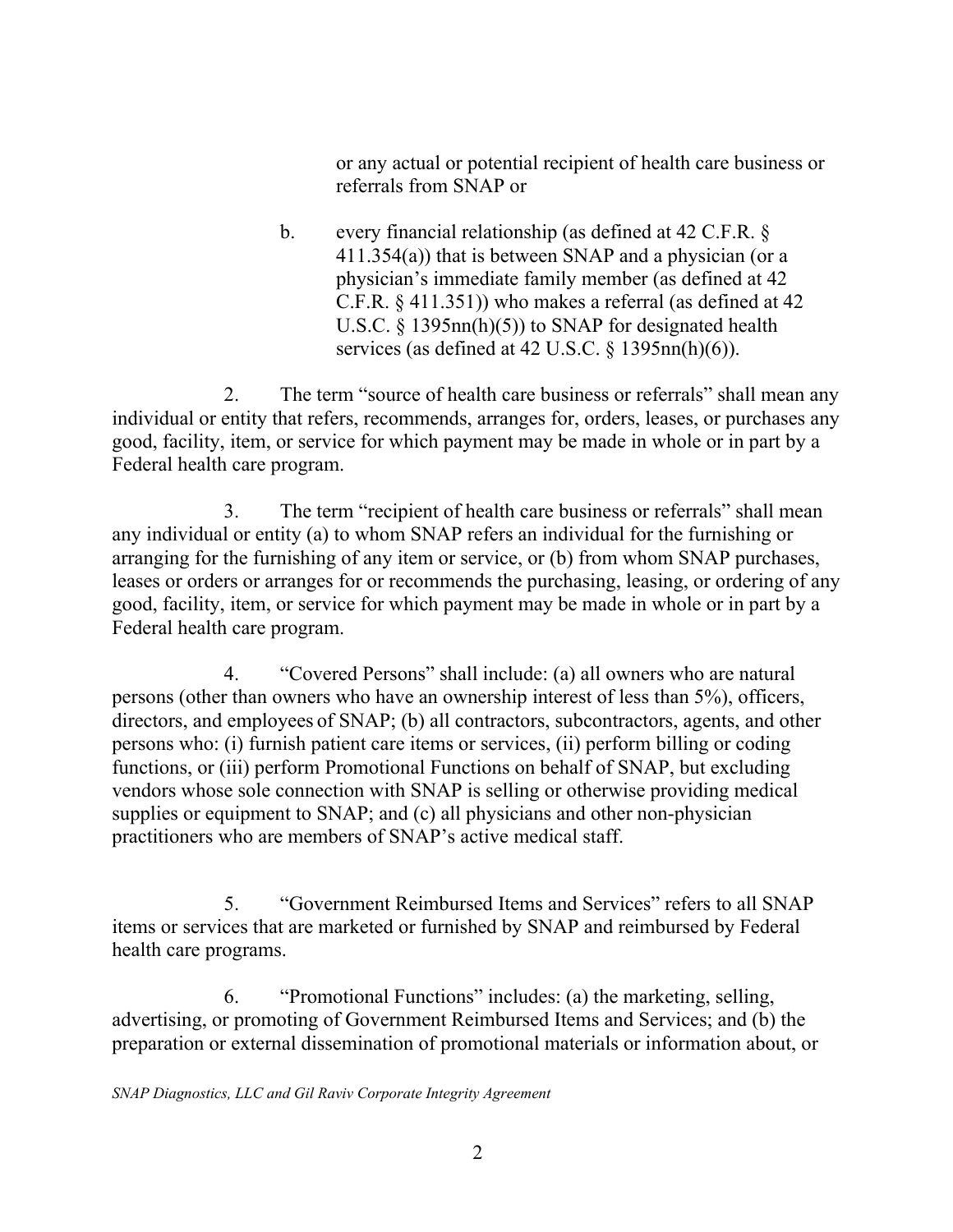the provision of promotional services relating to, Government Reimbursed Items and Services, including those functions relating to SNAP's review and approval processes for promotional materials and any applicable review committee(s).

7. "Promotional Covered Persons" includes each Covered Person who perform or is involved with the development, approval, management, or review of SNAP's Promotional Functions (including any sales force members).

## **III. COMPLIANCE PROGRAM REQUIREMENTS**

SNAP shall establish and maintain a compliance program that includes the following elements:

## A. Compliance Officer, Compliance Committee, Board of Directors Oversight, and Management Certifications

1. *Compliance Officer*. Within 90 days after the Effective Date, SNAP shall appoint a Compliance Officer and shall maintain a Compliance Officer for the term of the CIA. The Compliance Officer shall be an employee and a member of senior management of SNAP, shall report directly to the President and CEO of SNAP, and shall not be or be subordinate to the General Counsel or Chief Financial Officer or have any responsibilities that involve acting in any capacity as legal counsel or supervising legal counsel functions for SNAP. The Compliance Officer shall be responsible for, without limitation:

- a. developing and implementing policies, procedures, and practices designed to ensure compliance with the requirements set forth in this CIA and with Federal health care program requirements;
- b. making periodic (at least quarterly) reports regarding compliance matters to the Board of Directors of SNAP (Board) and shall be authorized to report on such matters to the Board at any time. Written documentation of the Compliance Officer's reports to the Board shall be made available to OIG upon request; and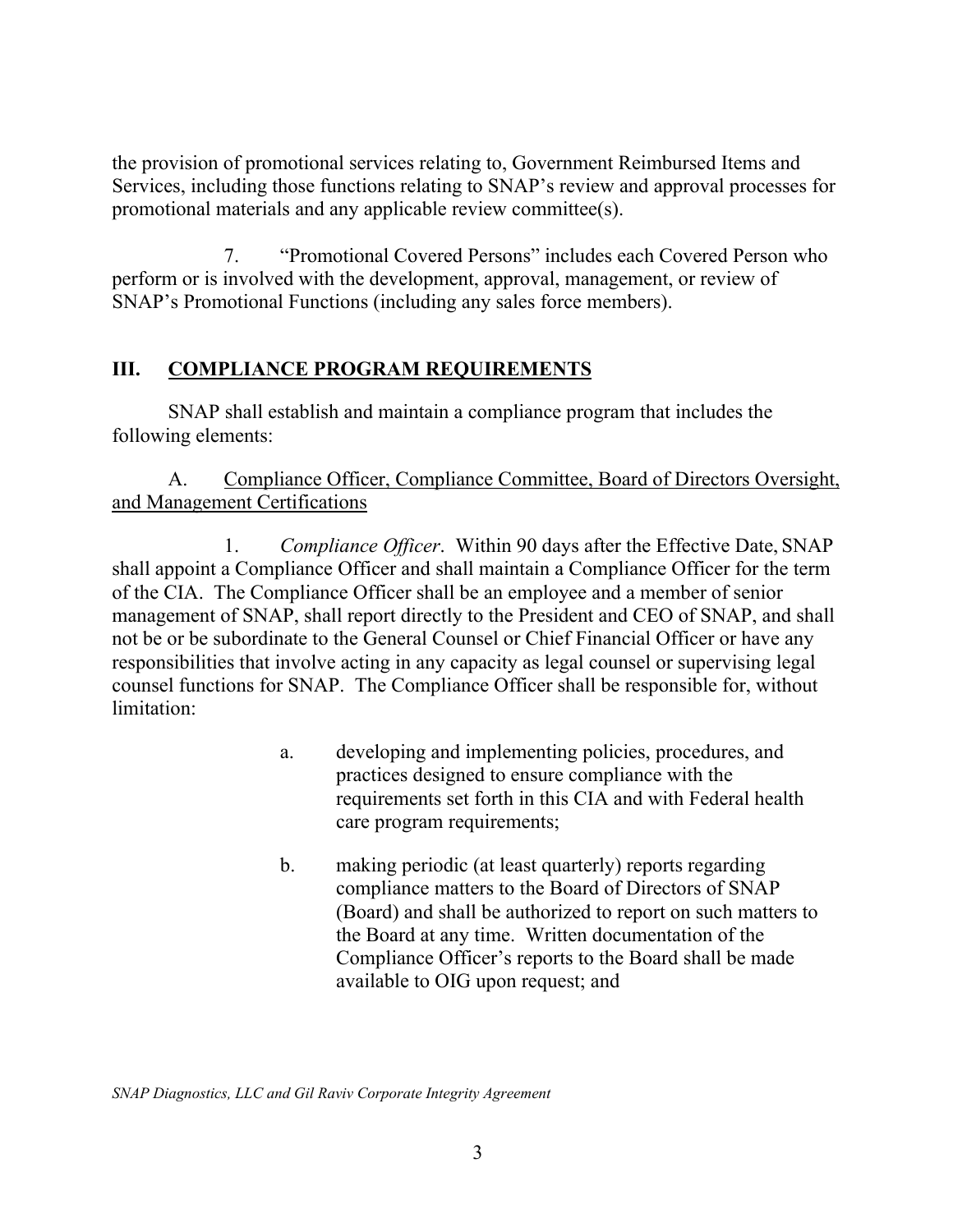c. monitoring the day-to-day compliance activities engaged in by SNAP as well as any reporting requirements created under this CIA.

Any noncompliance job responsibilities of the Compliance Officer shall be limited and shall not interfere or conflict with the Compliance Officer's ability to perform the duties outlined in this CIA.

SNAP shall report to OIG, in writing, any changes in the identity or the duties and job responsibilities of the Compliance Officer, or any actions or other changes that would affect the Compliance Officer's ability to perform the duties necessary to meet the requirements in this CIA, within five business days after such a change.

2. *Compliance Committee*. Within 90 days after the Effective Date, SNAP shall appoint a Compliance Committee. The Compliance Committee shall, at a minimum, include the Compliance Officer and other members of senior management necessary to meet the requirements of this CIA (e.g., senior executives of relevant departments, such as billing, clinical, human resources, audit, and operations). The Compliance Officer shall chair the Compliance Committee and the Compliance Committee shall support the Compliance Officer in fulfilling his/her responsibilities (e.g., shall assist in the analysis of SNAP's risk areas and shall oversee monitoring of internal and external audits and investigations). The Compliance Committee shall meet at least quarterly. The minutes of the Compliance Committee meetings shall be made available to OIG upon request.

SNAP shall report to OIG, in writing, any actions or changes that would affect the Compliance Committee's ability to perform the duties necessary to meet the requirements in this CIA, within 15 business days after such a change.

3. *Board of Directors Oversight.* The Board of SNAP shall be responsible for the review and oversight of matters related to compliance with Federal health care program requirements and the requirements of this CIA. The Board must include independent (i.e., non-employee and non-executive) members.

The Board shall, at a minimum, be responsible for the following:

a. meeting at least quarterly to review and oversee SNAP's compliance program, including but not limited to the performance of the Compliance Officer and Compliance Committee;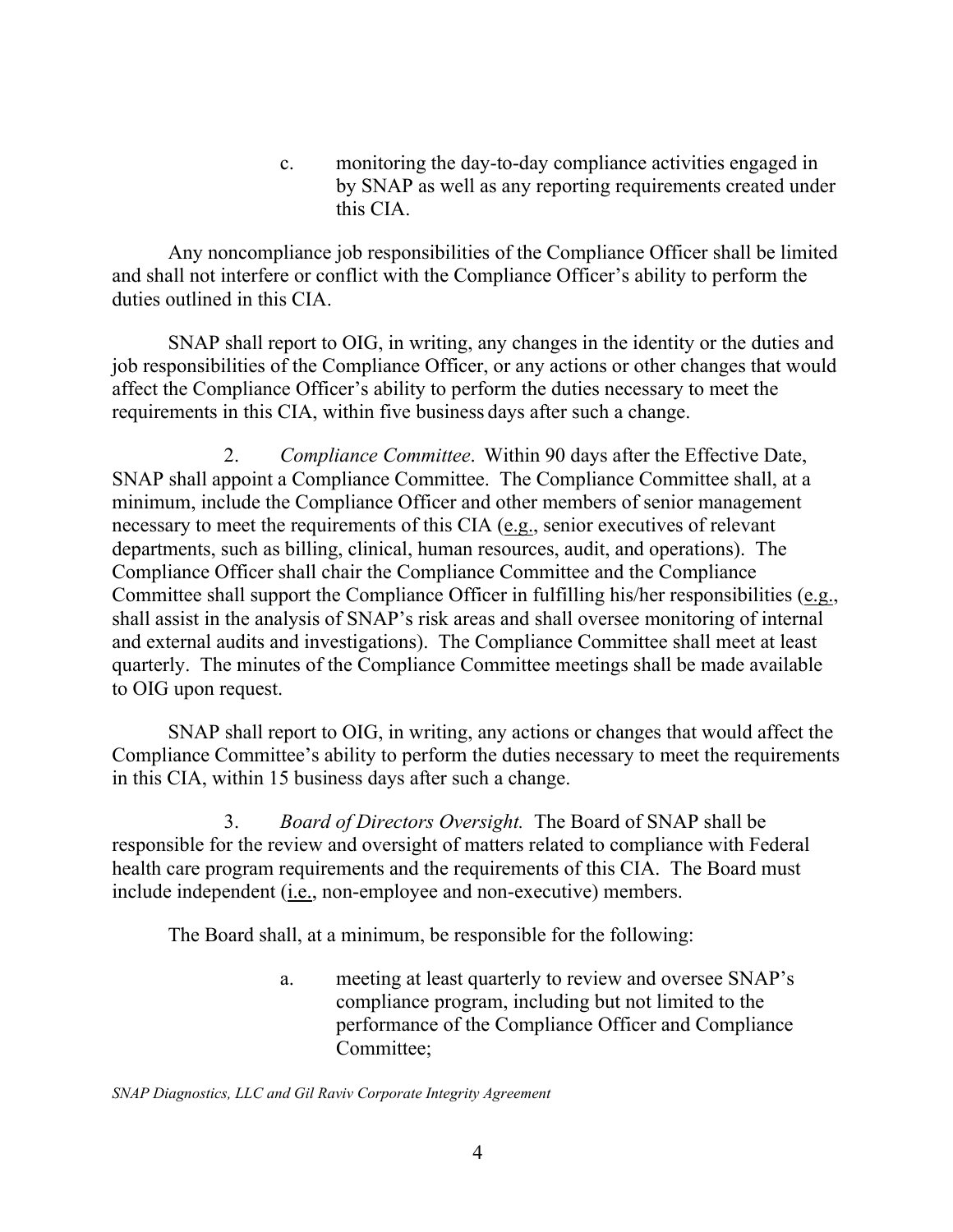- b. submitting to OIG a description of the documents and other materials it reviewed, as well as any additional steps taken, such as the engagement of an independent advisor or other third-party resources, in its oversight of the compliance program and in support of making the resolution below during each Reporting Period; and
- c. for each Reporting Period of the CIA, adopting a resolution, signed by each member of the Board summarizing its review and oversight of SNAP's compliance with Federal health care program requirements and the requirements of this CIA.
- d. for the first and third Reporting Period of the CIA, the Board shall retain an individual or entity with expertise in compliance with Federal health care program requirements (Compliance Expert) to perform a review of the effectiveness of SNAP's compliance program (Compliance Program Review). The Compliance Expert shall create a work plan for the Compliance Program Review and prepare a written report about the Compliance Program Review. The written report (Compliance Program Review Report) shall include a description of the Compliance Program Review and any recommendations with respect to SNAP's compliance program. The Board shall review the Compliance Program Review Report as part of its review and oversight of SNAP's compliance program. A copy of the Compliance Program Review report shall be provided to OIG in each Annual Report submitted by SNAP. In addition, copies of any materials provided to the Board by the Compliance Expert, along with minutes of any meetings between the Compliance Expert and the Board, shall be made available to OIG upon request.

At minimum, the resolution shall include the following language:

"The Board has made a reasonable inquiry into the operations of SNAP's compliance program, including the performance of the Compliance Officer and the Compliance Committee. Based on its inquiry and review, the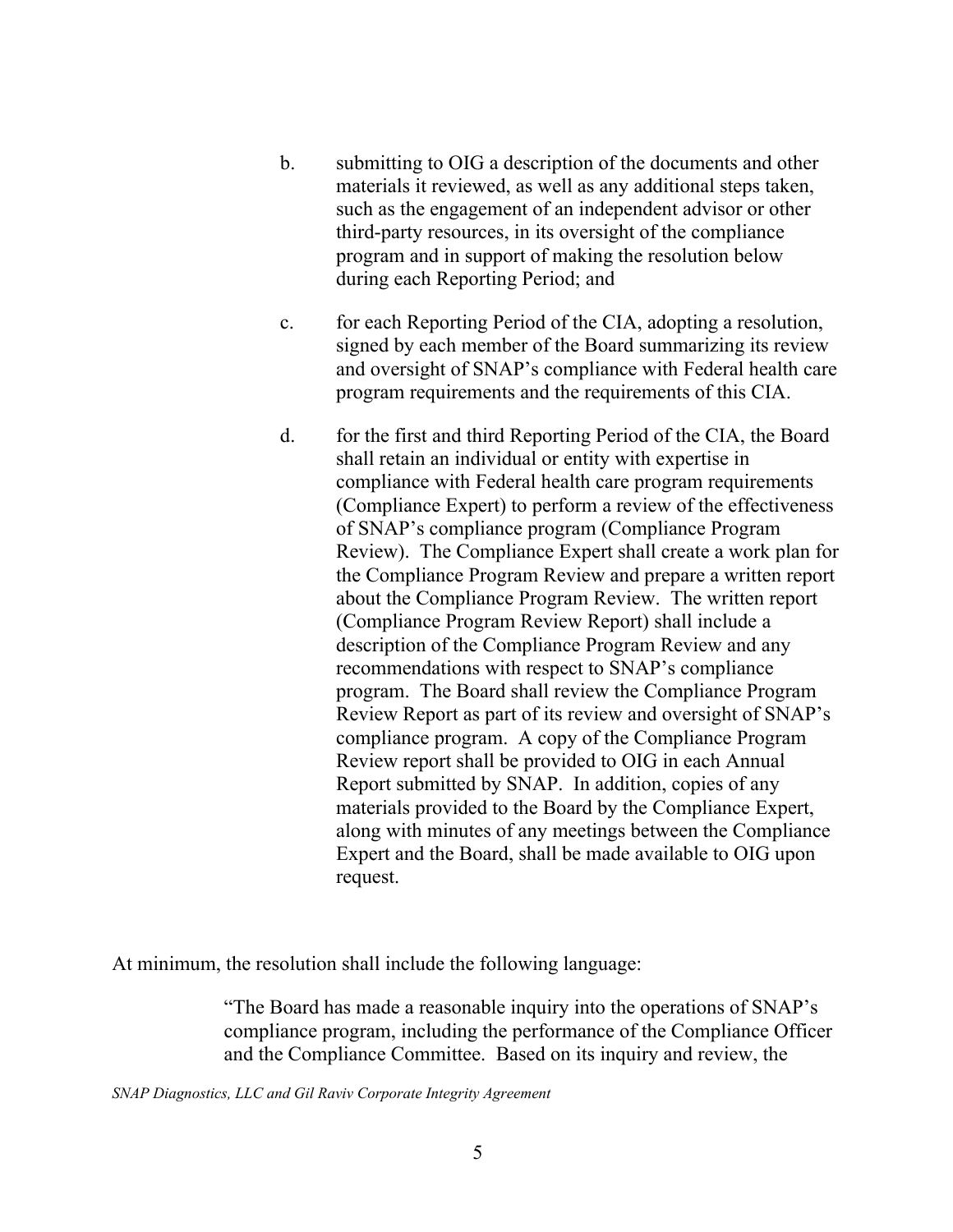Board has concluded that, to the best of its knowledge, SNAP has implemented an effective compliance program to meet Federal health care program requirements and the requirements of the CIA."

If the Board is unable to provide such a conclusion in the resolution, the Board shall include in the resolution a written explanation of the reasons why it is unable to provide the conclusion and the steps it is taking to implement an effective compliance program at SNAP.

SNAP shall report to OIG, in writing, any changes in the composition of the Board, or any actions or changes that would affect the Board's ability to perform the duties necessary to meet the requirements in this CIA, within 15 business days after such a change.

4. *Management Certifications.* In addition to the responsibilities set forth in this CIA for all Covered Persons, certain SNAP employees (Certifying Employees) are expected to monitor and oversee activities within their areas of authority and shall annually certify that the applicable SNAP department is in compliance with applicable Federal health care program requirements and the obligations of this CIA. These Certifying Employees shall include, at a minimum, the following: President/CEO; CFO; Compliance Officer/Director of Quality and Production; Vice President of Business Development and Marketing; Lab Director; Director of Customer Support; Vice President of Sales; Human Resources Manager; Director of Contracts; IT/Development Manager. For each Reporting Period, each Certifying Employee shall sign a certification that states:

> "I have been trained on and understand the compliance requirements and responsibilities as they relate to [insert name of department], an area under my supervision. My job responsibilities include ensuring compliance with regard to the [insert name of department] with all applicable Federal health care program requirements, requirements of the Corporate Integrity Agreement, and SNAP policies, and I have taken steps to promote such compliance. To the best of my knowledge, the [insert name of department] of SNAP is in compliance with all applicable Federal health care program requirements and the requirements of the Corporate Integrity Agreement. I understand that this certification is being provided to and relied upon by the United States."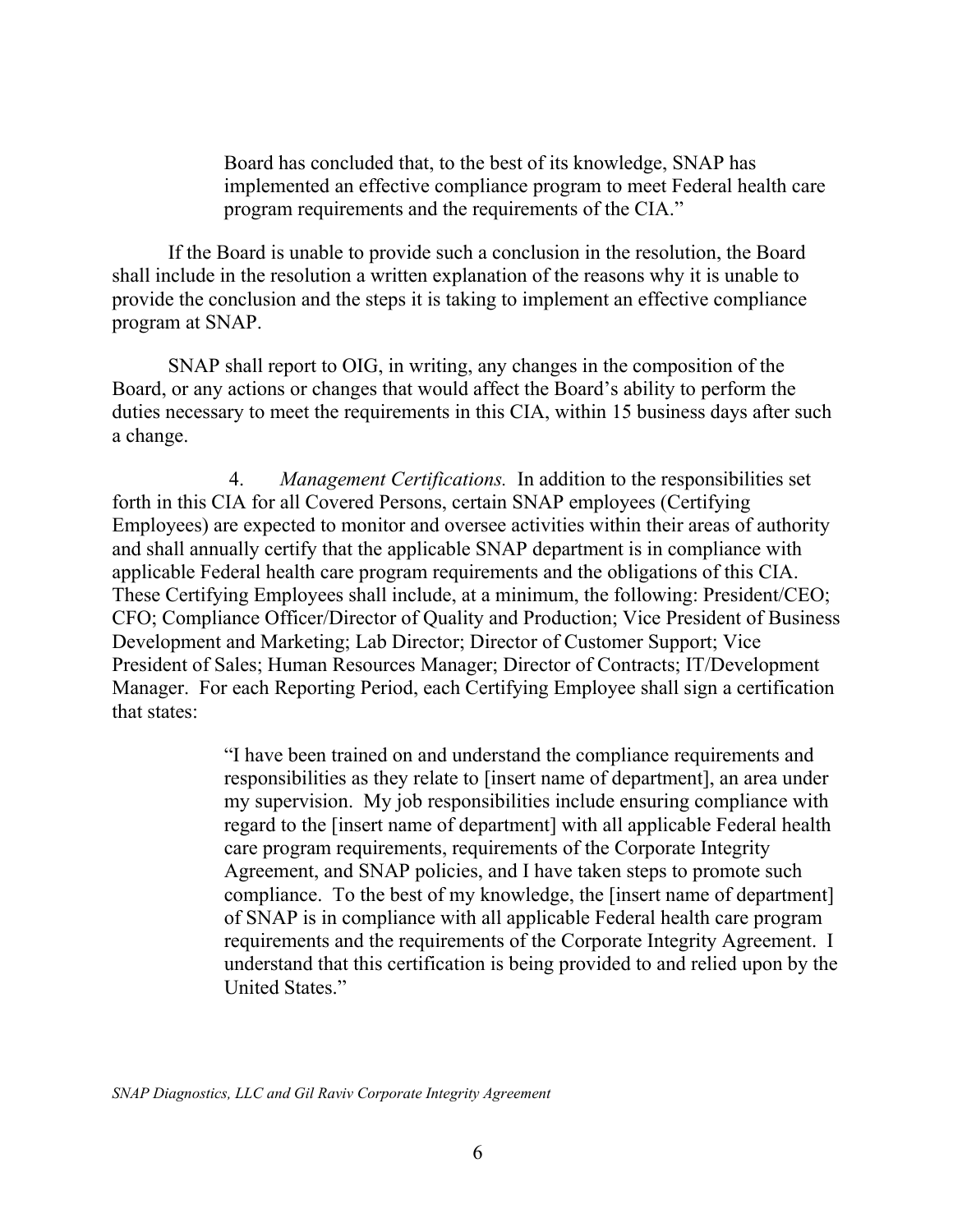If any Certifying Employee is unable to provide such a certification, the Certifying Employee shall provide a written explanation of the reasons why he or she is unable to provide the certification outlined above.

Within 90 days after the Effective Date, SNAP shall develop and implement a written process for Certifying Employees to follow for the purpose of completing the certification required by this section (e.g., reports that must be reviewed, assessments that must be completed, sub-certifications that must be obtained, etc. prior to the Certifying Employee making the required certification).

### B. Written Standards

Within 120 days after the Effective Date, SNAP shall develop and implement written policies and procedures regarding the operation of its compliance program, including the compliance program requirements outlined in this CIA and SNAP's compliance with Federal health care program requirements (Policies and Procedures). The Policies and Procedures also shall address compliance with 42 U.S.C. §1320a-7b(b) (Anti-Kickback Statute) and 42 U.S.C. § 1395nn (Stark Law), and the regulations and other guidance documents related to these statutes, and shall include a written review and approval process for Arrangements, the purpose of which is to ensure that all Arrangements do not violate the Anti-Kickback Statute and the Stark Law. In addition, the Policies and Procedures shall address appropriate ways to conduct Promotional Functions in compliance with all applicable Federal healthcare program requirements, including, but not limited to the Anti-Kickback Statute. Throughout the term of this CIA, SNAP shall enforce its Policies and Procedures and shall make compliance with its Policies and Procedures an element of evaluating the performance of all employees. The Policies and Procedures shall be made available to all Covered Persons.

At least annually (and more frequently, if appropriate), SNAP shall assess and update, as necessary, the Policies and Procedures. Any new or revised Policies and Procedures shall be made available to all Covered Persons.

All Policies and Procedures shall be made available to OIG upon request.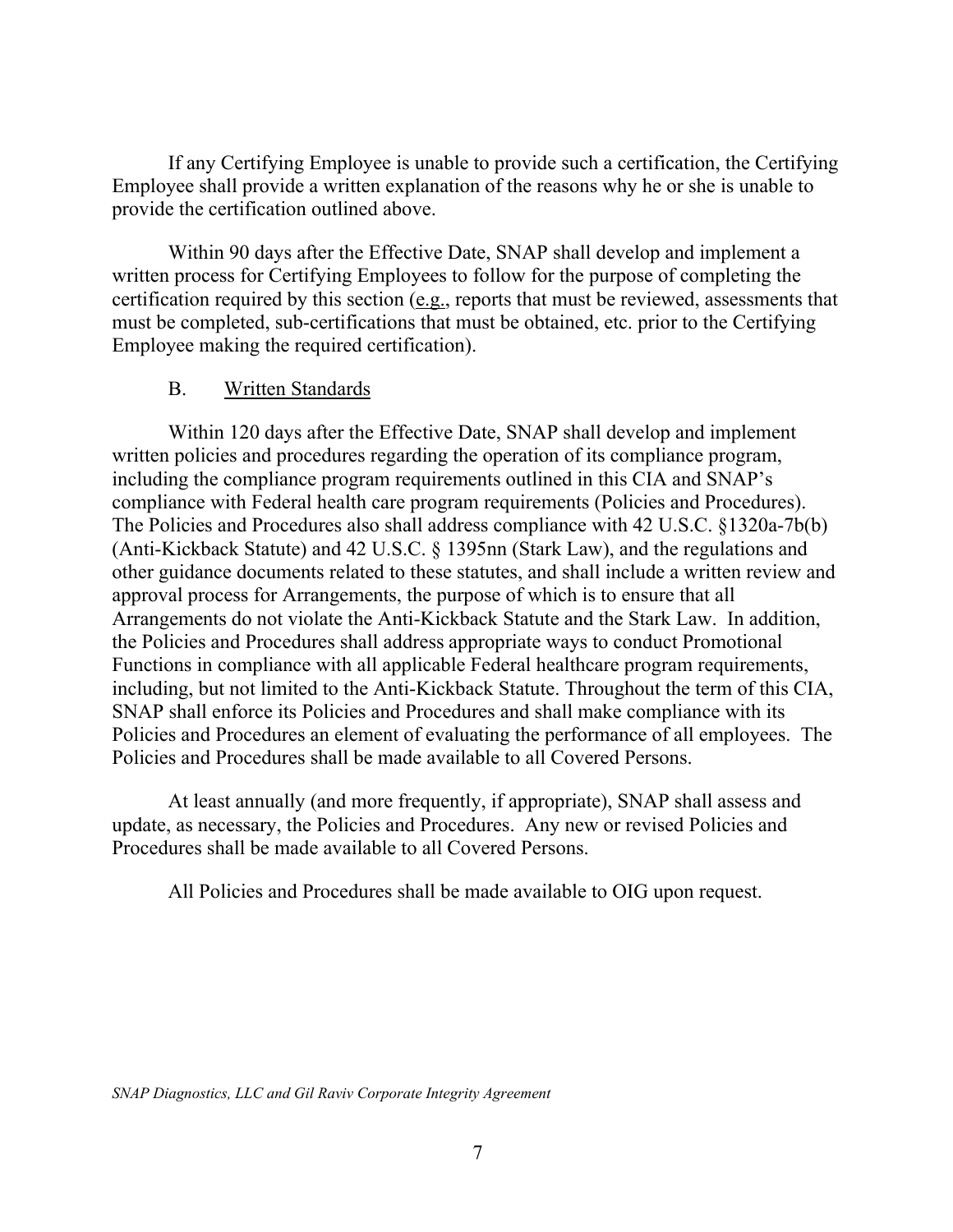### C. Training and Education

1. *Covered Persons Training.* Within 120 days after the Effective Date, SNAP shall develop a written plan (Training Plan) that outlines the steps SNAP will take to ensure that:

- a. all Covered Persons receive at least annual training regarding SNAP's CIA requirements and compliance program and the applicable Federal health care program requirements, including (a) proper billing and coding of sleep tests to the Federal health care programs; (b) the requirements of the Anti-Kickback Statute and the Stark Law; (c) Arrangements that potentially implicate the Anti-Kickback Statute or the Stark Law, as well as the regulations and other guidance documents related to these statutes; (d) SNAP's policies, procedures, and other requirements relating to Arrangements (e) the personal requirement of each individual involved in the development, approval, management, or review of SNAP's Arrangements to know the applicable legal requirements and the SNAP's policies and procedures; (f) the legal sanctions under the Anti-Kickback Statute and the Stark Law; and (g) examples of violations of the Anti-Kickback Statute and the Stark Law; and
- b. all Promotional Covered Persons receive adequate training regarding: (i) all applicable Federal health care program requirements relating to Promotional Functions; (ii) SNAP's Policies and Procedures and other requirements applicable to Promotional Functions; (iii) the personal obligation of each individual involved in Promotional Functions to comply with all applicable Federal health care program and other applicable legal requirements; (iv) the legal sanctions under the Anti-Kickback Statute; and (v) proper and improper practices related to Promotional Functions.

The Training Plan shall include information regarding the following: training topics, categories of Covered Persons (including the identification of all Promotional Covered Persons) required to attend each training session, length of the training session(s), schedule for training, and format of the training. SNAP shall furnish training to its Covered Persons and Promotional Covered Persons pursuant to the Training Plan during each Reporting Period.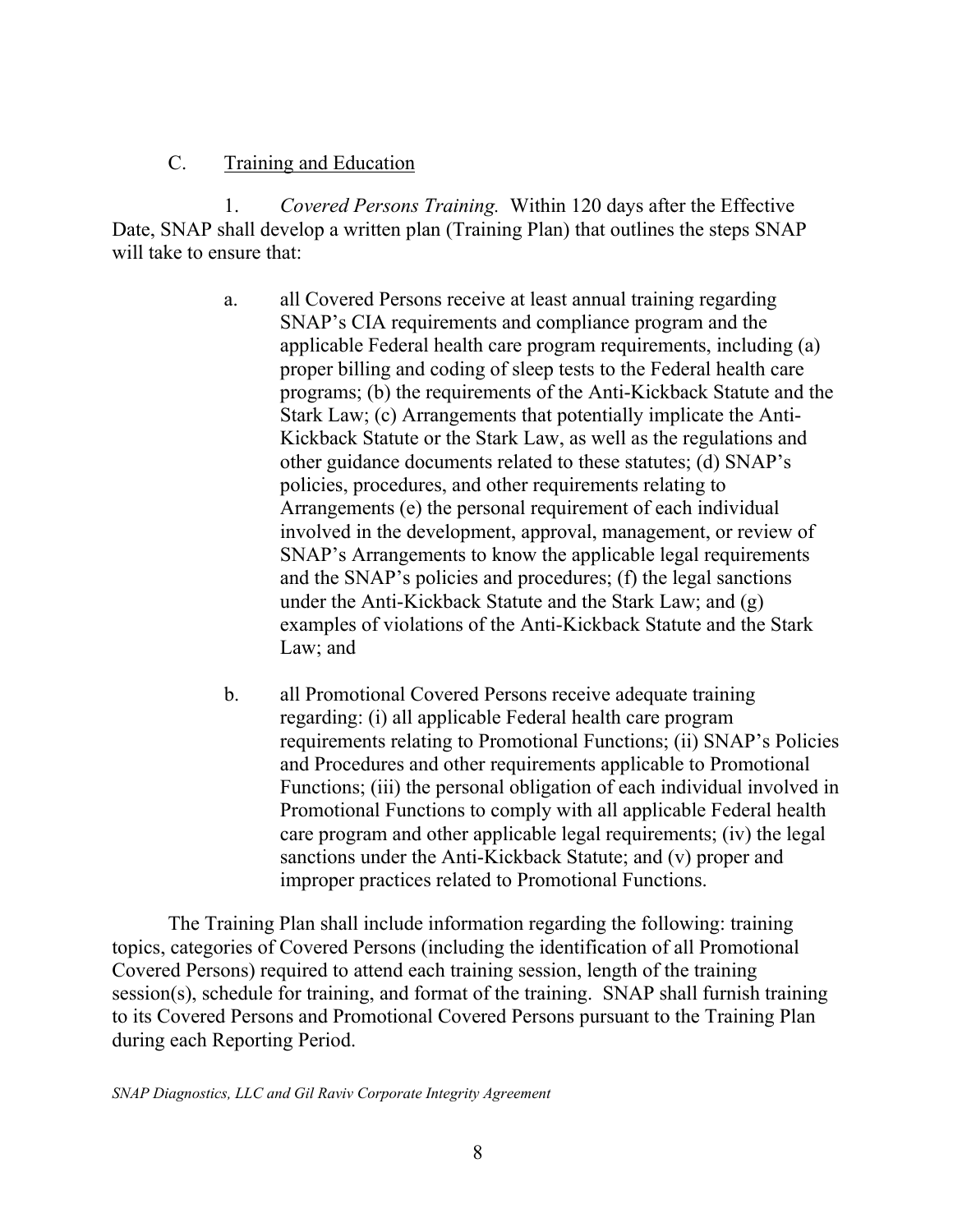2. *Board Training*. In addition to the training described in Section III.C.1.a, within 90 days after the Effective Date, each member of the Board shall receive training regarding the corporate governance responsibilities of board members and the responsibilities of board members with respect to review and oversight of the compliance program. Specifically, the training shall address the unique responsibilities of health care Board members, including the risks, oversight areas, and strategic approaches to conducting oversight of a health care entity. This training may be conducted by an outside compliance expert hired by the Board and should include a discussion of the OIG's guidance on Board member responsibilities.

New members of the Board shall receive the Board training described above within 30 days after becoming a member or within 90 days after the Effective Date, whichever is later.

3. *Training Records*. SNAP shall make available to OIG, upon request, training materials and records verifying that the training described in Sections III.C.1 and III.C.2 has been provided as required.

- D. Review Procedures
	- 1. *General Description* 
		- a. *Engagement of Independent Review Organization*. Within 90 days after the Effective Date, SNAP shall engage an entity (or entities), such as an accounting, auditing, or consulting firm (hereinafter "Independent Review Organization" or "IRO"), to perform the reviews listed in this Section III.D. The applicable requirements relating to the IRO are outlined in Appendix A to this CIA, which is incorporated by reference.
		- b. *Retention of Records*. The IRO and SNAP shall retain and make available to OIG, upon request, all work papers, supporting documentation, correspondence, and draft reports (those exchanged between the IRO and SNAP) related to the reviews.
		- c. *Access to Records and Personnel.* SNAP shall ensure that the IRO has access to all records and personnel necessary to complete the reviews listed in this Section III.D and that all records furnished to the IRO are accurate and complete.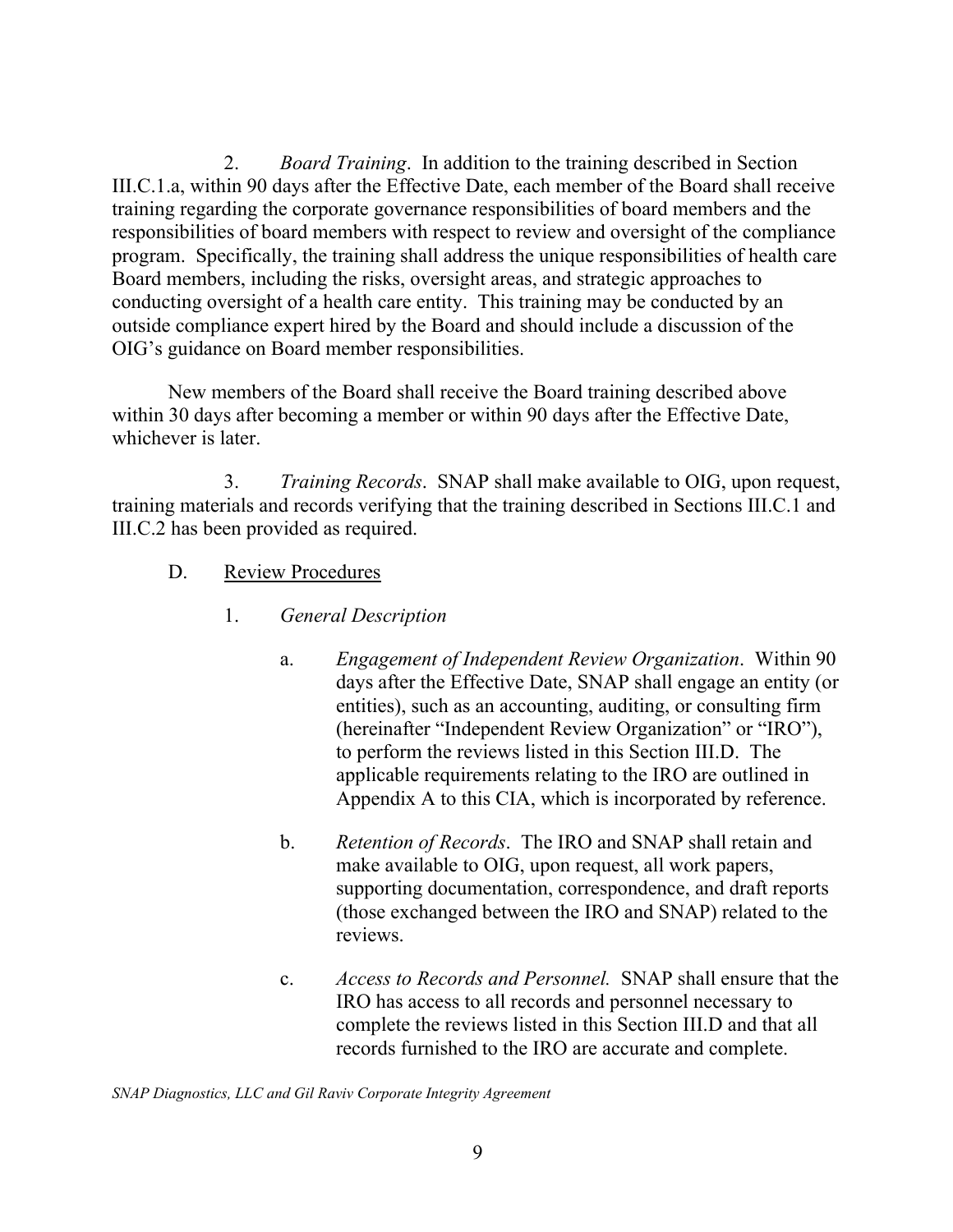2. *Claims Review.* The IRO shall review claims submitted by SNAP and reimbursed by the Medicare and Medicaid programs, to determine whether the items and services furnished were medically necessary and appropriately documented and whether the claims were correctly coded, submitted and reimbursed (Claims Review) and shall prepare a Claims Review Report, as outlined in Appendix B to this CIA, which is incorporated by reference.

3. *Independence and Objectivity Certification*. The IRO shall include in its report(s) to SNAP a certification that the IRO has (a) evaluated its professional independence and objectivity with respect to the reviews required under this Section III.D and (b) concluded that it is, in fact, independent and objective, in accordance with the requirements specified in Appendix A to this CIA. The IRO's certification shall include a summary of all current and prior engagements between SNAP and the IRO.

### E. Risk Assessment and Internal Review Process

Within 90 days after the Effective Date, SNAP shall develop and implement a centralized annual risk assessment and internal review process to identify and address risks associated with SNAP's participation in the Federal health care programs, including but not limited to the risks associated with the submission of claims for items and services furnished to Medicare and Medicaid program beneficiaries, the Anti-Kickback Statute and Stark Law risks associated with Arrangements (as defined in Section II.C.1 above) and risks associated with Promotional Functions (as defined in Section II.C.6 above). The Compliance Committee shall be responsible for implementation and oversight of the risk assessment and internal review process. The risk assessment and internal review process shall be conducted at least annually and shall require SNAP to: (1) identify and prioritize risks, (2) develop internal audit work plans related to the identified risk areas, (3) implement the internal audit work plans, (4) develop corrective action plans in response to the results of any internal audits performed, and (5) track the implementation of the corrective action plans in order to assess the effectiveness of such plans. SNAP shall maintain the risk assessment and internal review process for the term of the CIA.

### F. Disclosure Program

Within 90 days after the Effective Date, SNAP shall establish a Disclosure Program that includes a mechanism (e.g., a toll-free compliance telephone line) to enable individuals to disclose, to the Compliance Officer or some other person who is not in the disclosing individual's chain of command, any identified issues or questions associated with SNAP's policies, conduct, practices, or procedures with respect to a Federal health

*SNAP Diagnostics, LLC and Gil Raviv Corporate Integrity Agreement*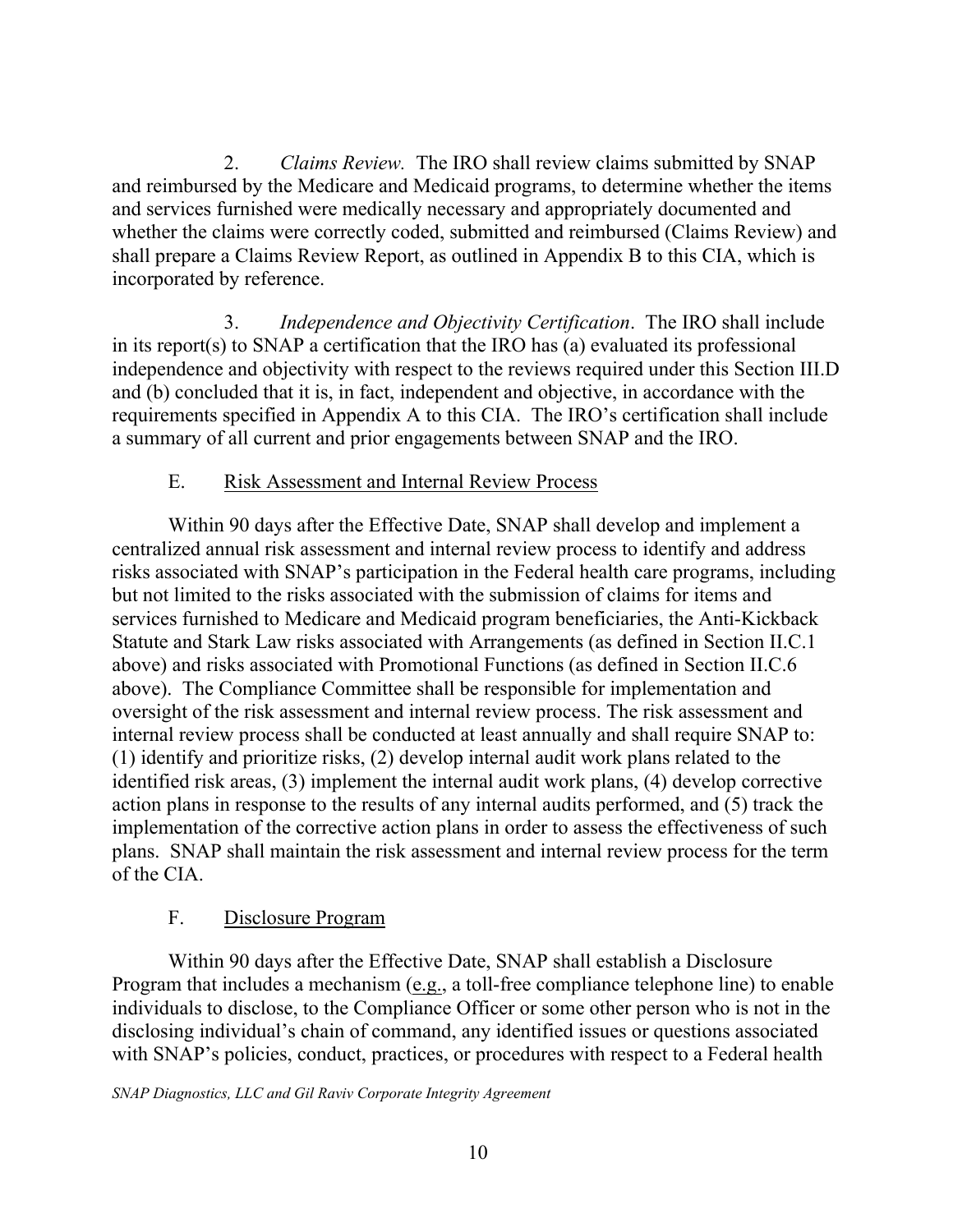care program believed by the individual to be a potential violation of criminal, civil, or administrative law. SNAP shall appropriately publicize the existence of the disclosure mechanism (e.g., via periodic e-mails to employees or by posting the information in prominent common areas).

The Disclosure Program shall emphasize a nonretribution, nonretaliation policy and shall include a reporting mechanism for anonymous communications for which appropriate confidentiality shall be maintained. The Disclosure Program also shall include a requirement that all of SNAP's Covered Persons shall be expected to report suspected violations of any Federal health care program requirements to the Compliance Officer or other appropriate individual designated by SNAP. Upon receipt of a disclosure, the Compliance Officer (or designee) shall gather all relevant information from the disclosing individual. The Compliance Officer (or designee) shall make a preliminary, good faith inquiry into the allegations set forth in every disclosure to ensure that he or she has obtained all of the information necessary to determine whether a further review should be conducted. For any disclosure that is sufficiently specific so that it reasonably: (1) permits a determination of the appropriateness of the alleged improper practice; and (2) provides an opportunity for taking corrective action, SNAP shall conduct an internal review of the allegations set forth in the disclosure and ensure that proper follow-up is conducted.

The Compliance Officer (or designee) shall maintain a disclosure log and shall record all disclosures, whether or not related to a potential violation of criminal, civil, or administrative law related to the Federal health care programs, in the disclosure log within two business days of receipt of the disclosure. The disclosure log shall include a summary of each disclosure received (whether anonymous or not), the individual or department responsible for reviewing the disclosure, the status of the review, and any corrective action taken in response to the review.

- G. Ineligible Persons
	- 1. *Definitions*. For purposes of this CIA:
		- a. an "Ineligible Person" shall include an individual or entity who:
			- i. is currently excluded from participation in any Federal health care program; or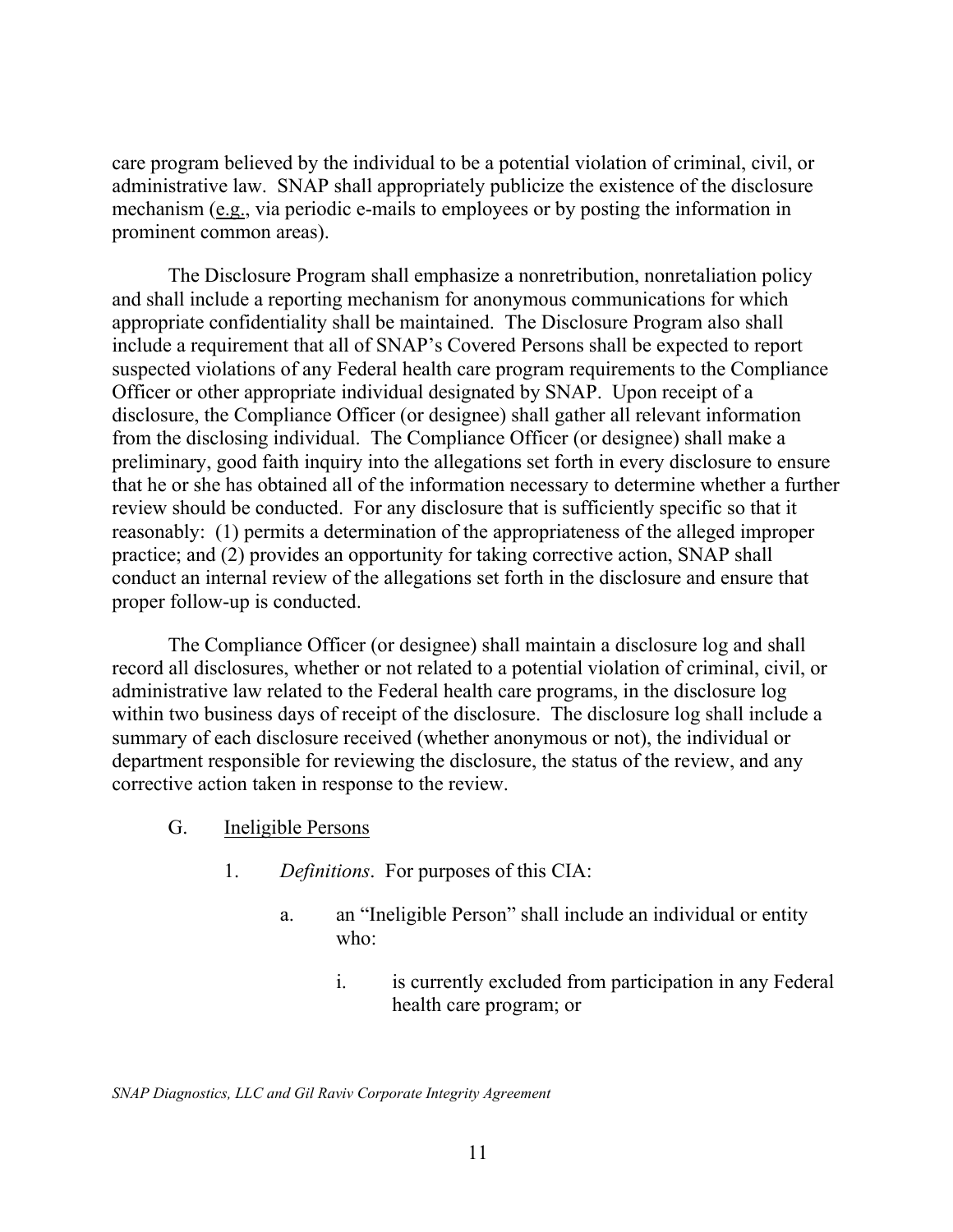- ii. has been convicted of a criminal offense that falls within the scope of 42 U.S.C. § 1320a-7(a) but has not yet been excluded.
- b. "Exclusion List" means the HHS/OIG List of Excluded Individuals/Entities (LEIE) (available through the Internet at <http://www.oig.hhs.gov>).

2. *Screening Requirements.* SNAP shall ensure that all prospective and current Covered Persons are not Ineligible Persons, by implementing the following screening requirements.

- a. SNAP shall screen all prospective Covered Persons against the Exclusion List prior to engaging their services and, as part of the hiring or contracting process, shall require such Covered Persons to disclose whether they are Ineligible Persons.
- b. SNAP shall screen all current Covered Persons against the Exclusion List within 90 days after the Effective Date and on a monthly basis thereafter.
- c. SNAP shall implement a policy requiring all Covered Persons to disclose immediately if they become an Ineligible Person.

Nothing in this Section III.G affects SNAP's responsibility to refrain from (and liability for) billing Federal health care programs for items or services furnished, ordered, or prescribed by an excluded person. SNAP understands that items or services furnished, ordered, or prescribed by excluded persons are not payable by Federal health care programs and that SNAP may be liable for overpayments and/or criminal, civil, and administrative sanctions for employing or contracting with an excluded person regardless of whether SNAP meets the requirements of Section III.G.

3. *Removal Requirement*. If SNAP has actual notice that a Covered Person has become an Ineligible Person, SNAP shall remove such Covered Person from responsibility for, or involvement with, SNAP's business operations related to the Federal health care program(s) from which such Covered Person has been excluded and shall remove such Covered Person from any position for which the Covered Person's compensation or the items or services furnished, ordered, or prescribed by the Covered Person are paid in whole or part, directly or indirectly, by any Federal health care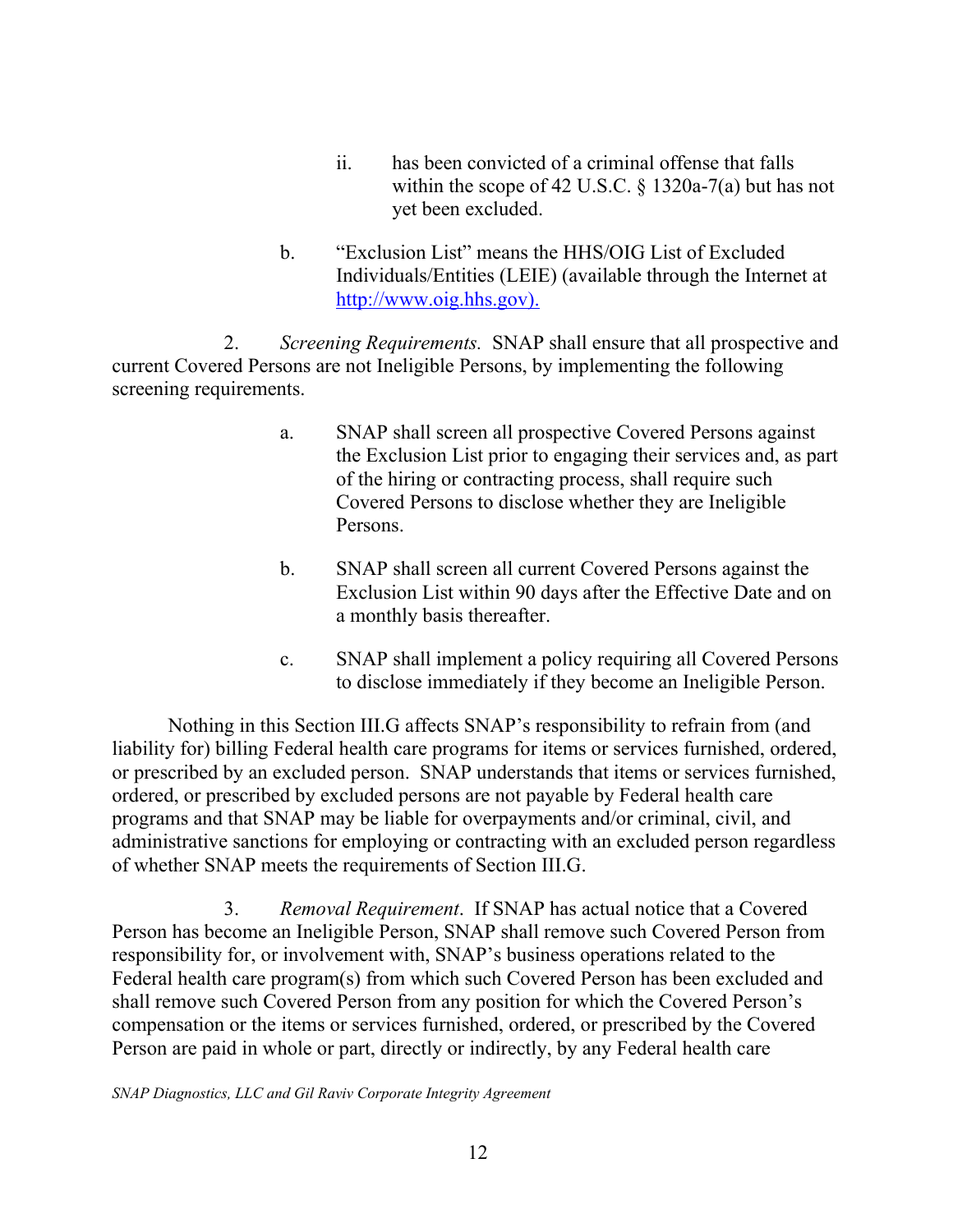program(s) from which the Covered Person has been excluded at least until such time as the Covered Person is reinstated into participation in such Federal health care program(s).

4. *Pending Charges and Proposed Exclusions*. If SNAP has actual notice that a Covered Person is charged with a criminal offense that falls within the scope of 42 U.S.C. §§ 1320a-7(a), 1320a-7(b)(1)-(3), or is proposed for exclusion during the Covered Person's employment or contract term, SNAP shall take all appropriate actions to ensure that the responsibilities of that Covered Person have not and shall not adversely affect the quality of care rendered to any beneficiary or the accuracy of any claims submitted to any Federal health care program.

### H. Notification of Government Investigation or Legal Proceeding

Within 30 days after discovery, SNAP shall notify OIG, in writing, of any ongoing investigation or legal proceeding known to SNAP conducted or brought by a governmental entity or its agents involving an allegation that SNAP has committed a crime or has engaged in fraudulent activities. This notification shall include a description of the allegation, the identity of the investigating or prosecuting agency, and the status of such investigation or legal proceeding. SNAP also shall provide written notice to OIG within 30 days after the resolution of the matter and a description of the findings and results of the investigation or proceeding, if any.

### I. Overpayments

1. *Definition of Overpayment*. An "Overpayment" means any funds that SNAP receives or retains under any Federal health care program to which SNAP, after applicable reconciliation, is not entitled under such Federal health care program.

2. *Overpayment Policies and Procedures.* Within 90 days after the Effective Date, SNAP shall develop and implement written policies and procedures regarding the identification, quantification, and repayment of Overpayments received from any Federal health care program.

## J. Reportable Events

1. *Definition of Reportable Event*. For purposes of this CIA, a "Reportable Event" means anything that involves:

a. a substantial Overpayment;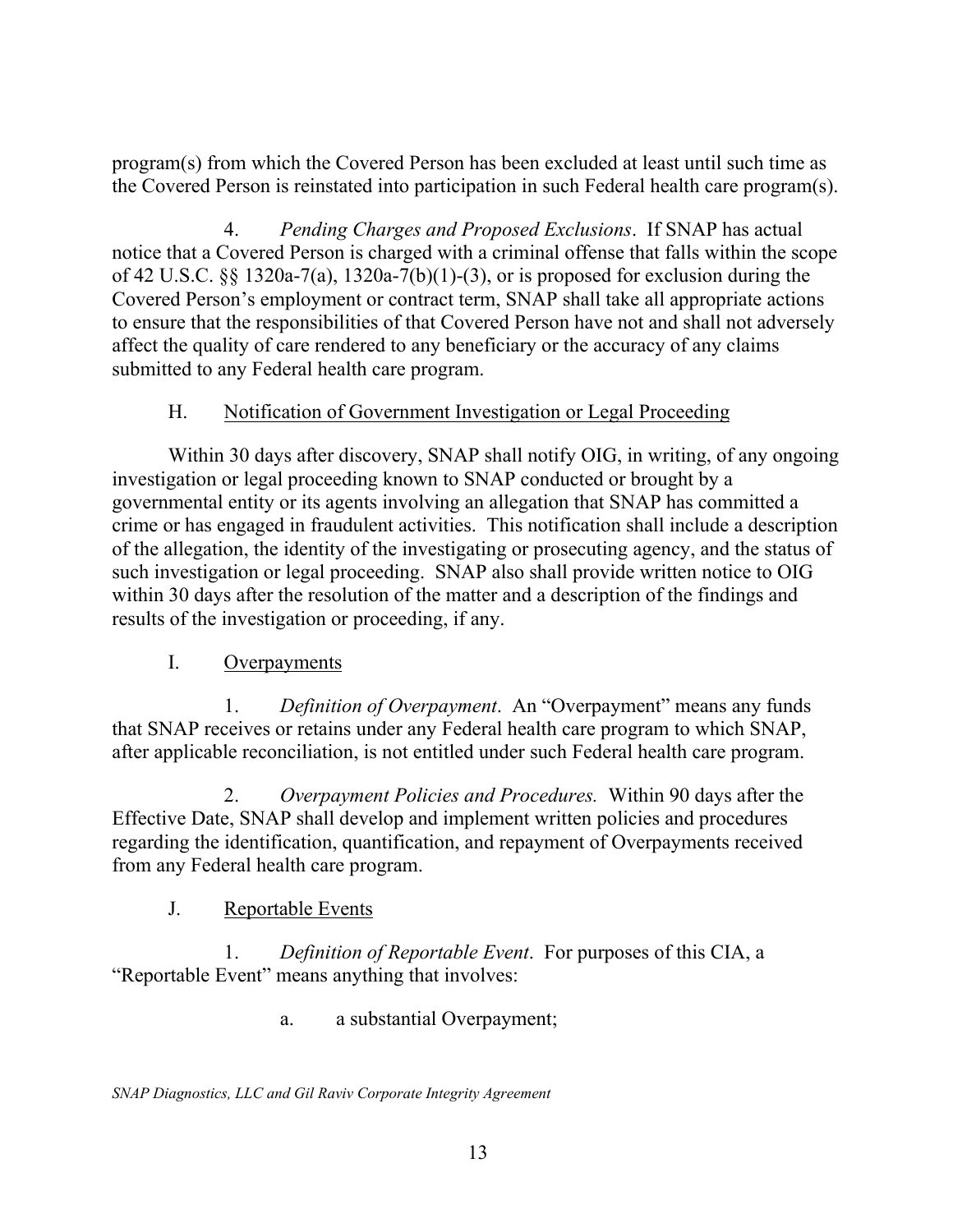- b. a matter that a reasonable person would consider a probable violation of criminal, civil, or administrative laws applicable to any Federal health care program for which penalties or exclusion may be authorized;
- c. the employment of or contracting with a Covered Person who is an Ineligible Person as defined by Section III.G.1.a; or
- d. the filing of a bankruptcy petition by SNAP.

A Reportable Event may be the result of an isolated event or a series of occurrences.

2. *Reporting of Reportable Events*. If SNAP determines (after a reasonable opportunity to conduct an appropriate review or investigation of the allegations) through any means that there is a Reportable Event, SNAP shall notify OIG, in writing, within 30 days after making the determination that the Reportable Event exists.

3. *Reportable Events under Section III.J.1.a*. *and III.J.1.b.* For Reportable Events under Section III.J.1.a and b, the report to OIG shall include:

- a. a complete description of all details relevant to the Reportable Event, including, at a minimum, the types of claims, transactions or other conduct giving rise to the Reportable Event; the period during which the conduct occurred; and the names of individuals and entities believed to be implicated, including an explanation of their roles in the Reportable Event;
- b. a statement of the Federal criminal, civil or administrative laws that are probably violated by the Reportable Event, if any;
- c. the Federal health care programs affected by the Reportable Event;
- d. a description of the steps taken by SNAP to identify and quantify any Overpayments; and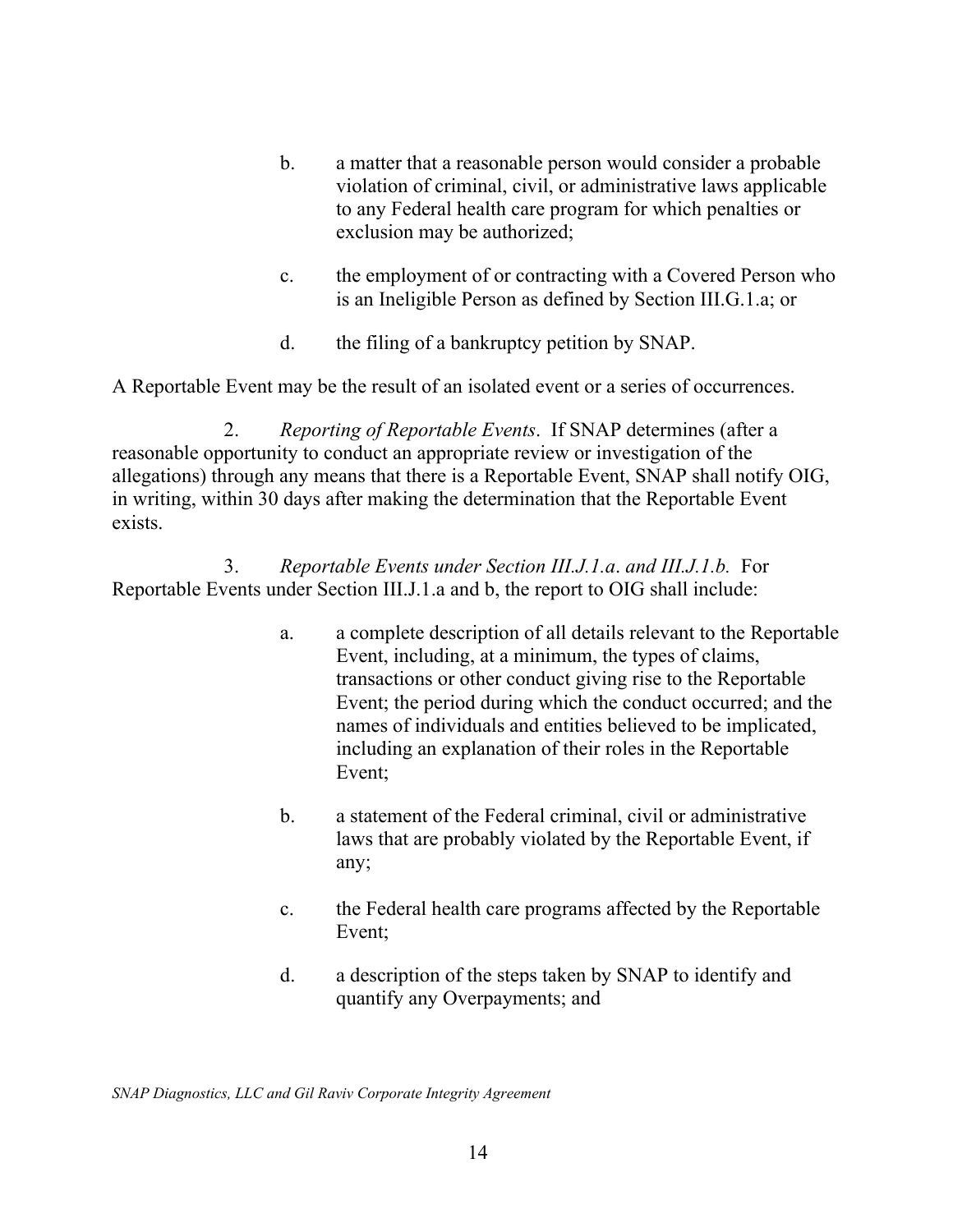e. a description of SNAP's actions taken to correct the Reportable Event and prevent it from recurring.

If the Reportable Event involves an Overpayment, within 60 days of identification of the Overpayment, SNAP shall repay the Overpayment, in accordance with the requirements of 42 U.S.C. § 1320a-7k(d) and any applicable regulations and Centers for Medicare and Medicaid Services (CMS) guidance and provide OIG with a copy of the notification and repayment.

4. *Reportable Events under Section III.J.1.c.* For Reportable Events under Section III.J.1.c, the report to OIG shall include:

- a. the identity of the Ineligible Person and the job duties performed by that individual;
- b. the dates of the Ineligible Person's employment or contractual relationship;
- c. a description of the Exclusion List screening that SNAP completed before and/or during the Ineligible Person's employment or contract and any flaw or breakdown in the screening process that led to the hiring or contracting with the Ineligible Person;
- d. a description of how the Ineligible Person was identified; and
- e. a description of any corrective action implemented to prevent future employment or contracting with an Ineligible Person.

5. *Reportable Events under Section III.J.1.d*. For Reportable Events under Section III.J.1.d, the report to OIG shall include documentation of the bankruptcy filing and a description of any Federal health care program requirements implicated.

6. *Reportable Events Involving the Stark Law*. Notwithstanding the reporting requirements outlined above, any Reportable Event that involves solely a probable violation of section 1877 of the Social Security Act, 42 U.S.C. §1395nn (the Stark Law) should be submitted by SNAP to CMS through the self-referral disclosure protocol (SRDP), with a copy to the OIG. If SNAP identifies a probable violation of the Stark Law and repays the applicable Overpayment directly to the CMS contractor, then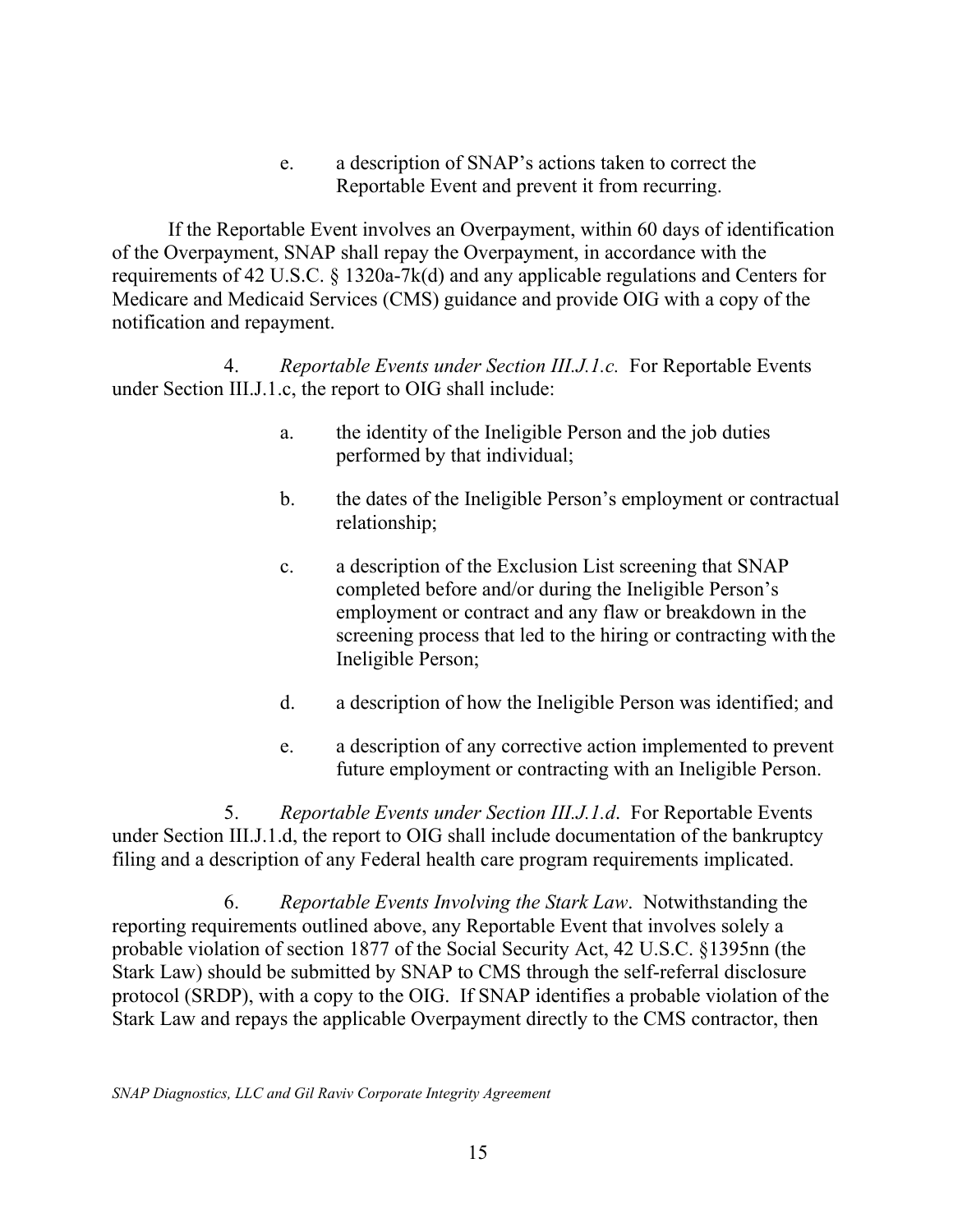SNAP is not required by this Section III.J to submit the Reportable Event to CMS through the SRDP.

## **IV. SUCCESSOR LIABILITY**

In the event that, after the Effective Date, SNAP Diagnostics or Raviv proposes to (a) sell any or all of its business, business units, or locations (whether through a sale of assets, sale of stock, or other type of transaction) relating to the furnishing of items or services that may be reimbursed by a Federal health care program; or (b) purchase or establish a new business, business unit, or location relating to the furnishing of items or services that may be reimbursed by a Federal health care program, the CIA shall be binding on the purchaser of any business, business unit, or location and any new business, business unit, or location (and all Covered Persons at each new business, business unit, or location) shall be subject to the applicable requirements of this CIA, unless otherwise determined and agreed to in writing by OIG. SNAP Diagnostics or Raviv, as applicable, shall give notice of such sale or purchase to OIG within 30 days following the closing of the transaction.

If, in advance of a proposed sale or a proposed purchase, SNAP Diagnostics or Raviv wish to obtain a determination by OIG that the proposed purchaser or the proposed acquisition will not be subject to the requirements of the CIA, SNAP Diagnostics or Raviv, as applicable, must notify OIG in writing of the proposed sale or purchase at least 30 days in advance. This notification shall include a description of the business, business unit, or location to be sold or purchased, a brief description of the terms of the transaction and, in the case of a proposed sale, the name and contact information of the prospective purchaser.

## **V. IMPLEMENTATION AND ANNUAL REPORTS**

## A. Implementation Report

Within 120 days after the Effective Date, SNAP shall submit a written report to OIG summarizing the status of its implementation of the requirements of this CIA (Implementation Report). The Implementation Report shall, at a minimum, include:

1. the name, business address, business phone number, and position description of the Compliance Officer required by Section III.A, and a summary of other noncompliance job responsibilities the Compliance Officer may have;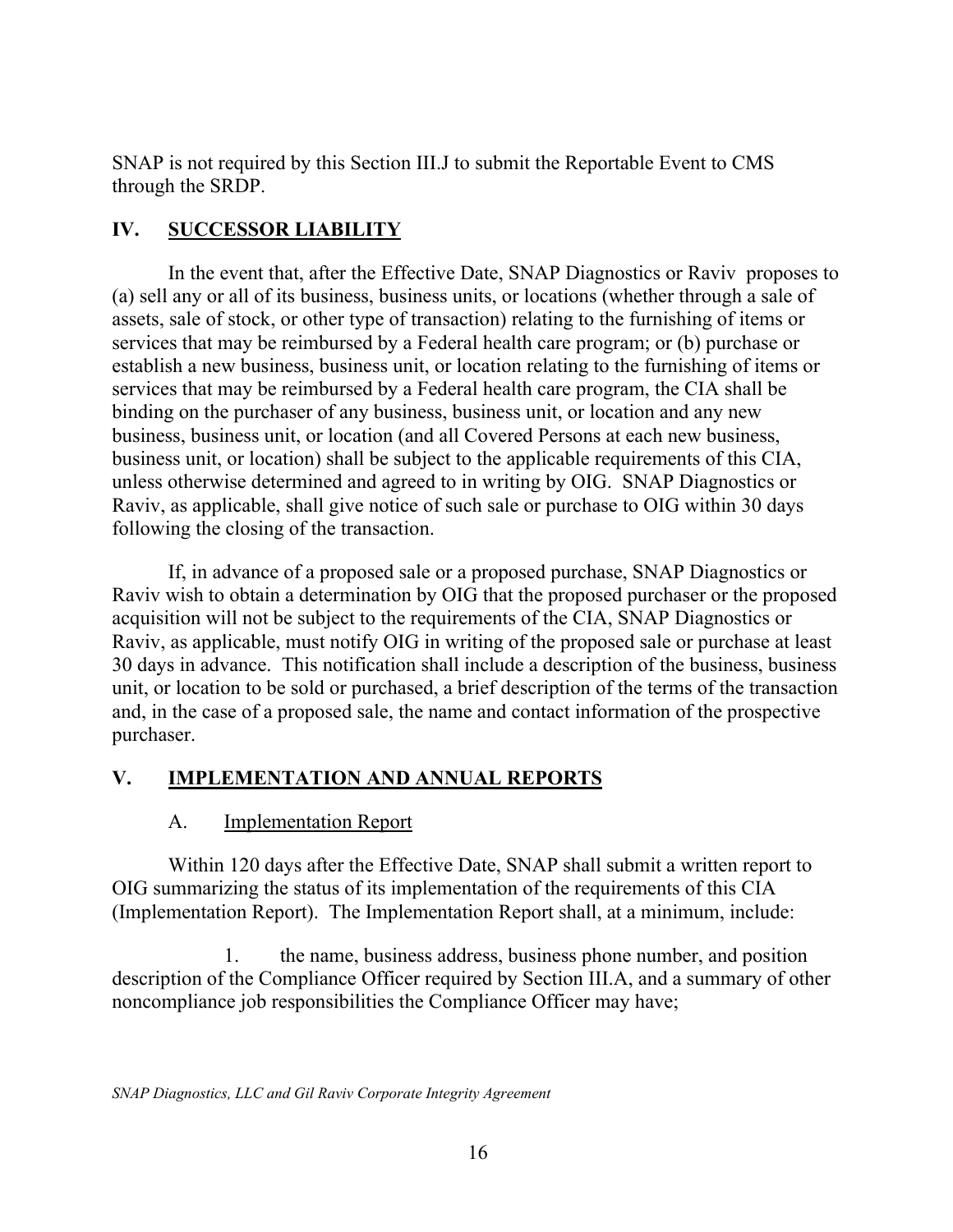2. the names and positions of the members of the Compliance Committee required by Section III.A;

3. the names of the Board members who are responsible for satisfying the Board compliance requirements described in Section III.A.3;

4. the names and positions of the Certifying Employees required by Section III.A.4 and a copy of the written process for Certifying Employees to follow in order to complete the certification required by Section III.A.4;

5. a list of the Policies and Procedures required by Section III.B;

6. the Training Plan required by Section III.C.1 and a description of the Board training required by Section III.C.2 (including a summary of the topics covered, the length of the training, and when the training was provided);

7. the following information regarding the  $\text{IRO}(s)$ : (a) identity, address, and phone number; (b) a copy of the engagement letter; (c) information to demonstrate that the IRO has the qualifications outlined in Appendix A to this CIA; and (d) a certification from the IRO regarding its professional independence and objectivity with respect to SNAP that includes a summary of all current and prior engagements between SNAP and the IRO;

8. the following information regarding the individual or entity retained by the Board to be the Compliance Expert: (a) identity, address, and phone number; (b) information to demonstrate the individual's or entity's expertise in compliance with Federal health care program requirements, and (c) a certification from the Compliance Expert that they do not have a current or prior relationship to SNAP that would cause a reasonable person to question the Compliance Expert's objectivity in performing the review.

9. a description of the risk assessment and internal review process required by Section III.E;

10. a description of the Disclosure Program required by Section III.F;

11. a description of the Ineligible Persons screening and removal process required by Section III.G;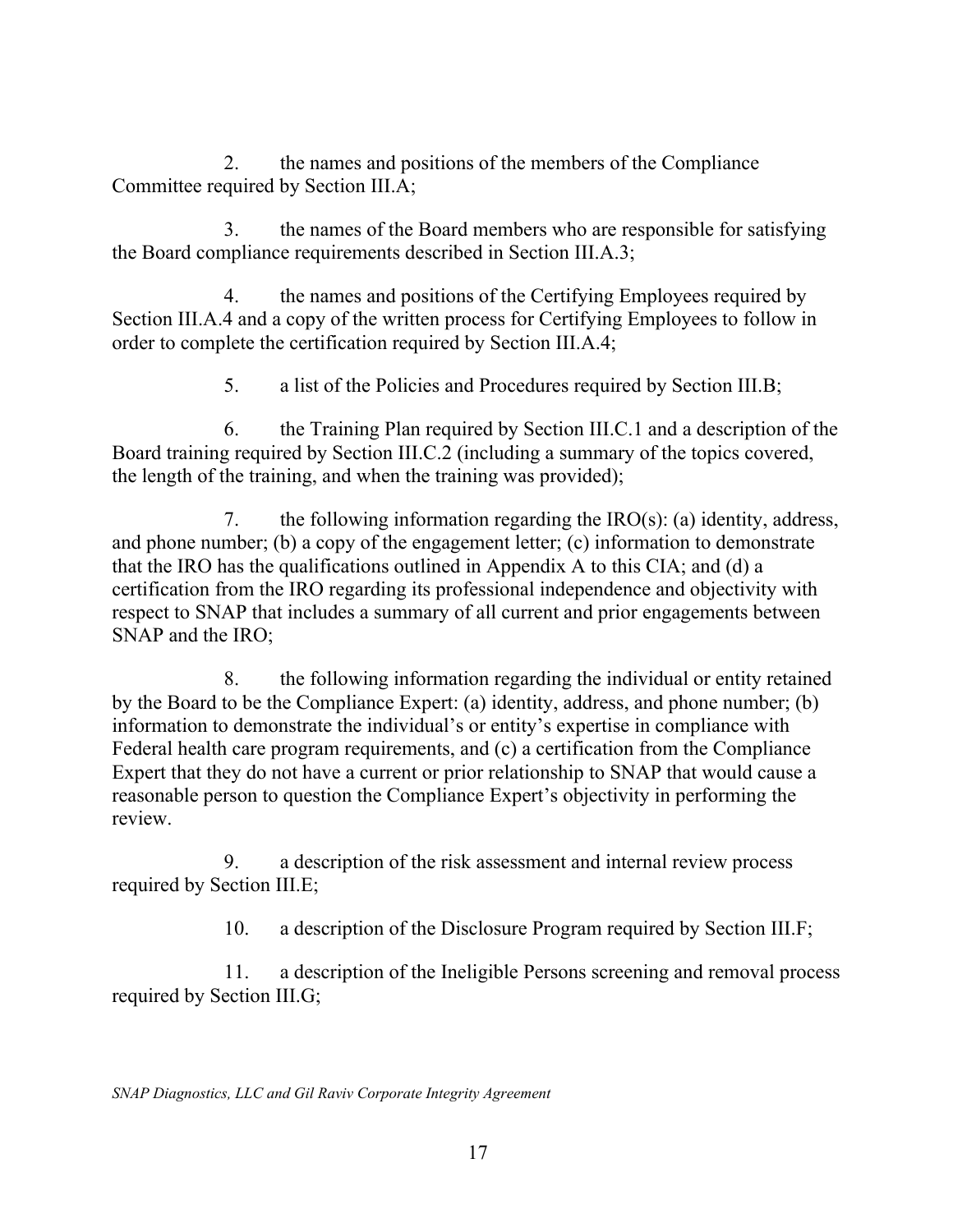12. a copy of SNAP's policies and procedures regarding the identification, quantification and repayment of Overpayments required by Section III.I;

13. a description of SNAP's corporate structure, including identification of individual owners, any parent and sister companies, subsidiaries, and their respective lines of business;

14. a list of all of SNAP's locations (including locations and mailing addresses), the corresponding name under which each location is doing business, and the location's Medicare and state Medicaid program provider number and/or supplier number(s); and

15. the certifications required by Section V.C.

## B. Annual Reports

SNAP shall submit to OIG a written report on its compliance with the CIA requirements for each of the five Reporting Periods (Annual Report). Each Annual Report shall include, at a minimum, the following information:

1. any change in the identity, position description, or other noncompliance job responsibilities of the Compliance Officer; a current list of the Compliance Committee members, a current list of the Board members who are responsible for satisfying the Board compliance requirements, and a current list of the Certifying Employees, along with the identification of any changes made during the Reporting Period to the Compliance Committee, Board, and Certifying Employees;

2. a description of any changes to the written process for Certifying Employees to follow in order to complete the certification required by Section III.A.4;

3. the dates of each report made by the Compliance Officer to the Board (written documentation of such reports shall be made available to OIG upon request);

4. the Board resolution required by Section III.A.3 and a description of the documents and other materials reviewed by the Board, as well as any additional steps taken, in its oversight of the compliance program and in support of making the resolution, and a copy of the Compliance Program Review Report;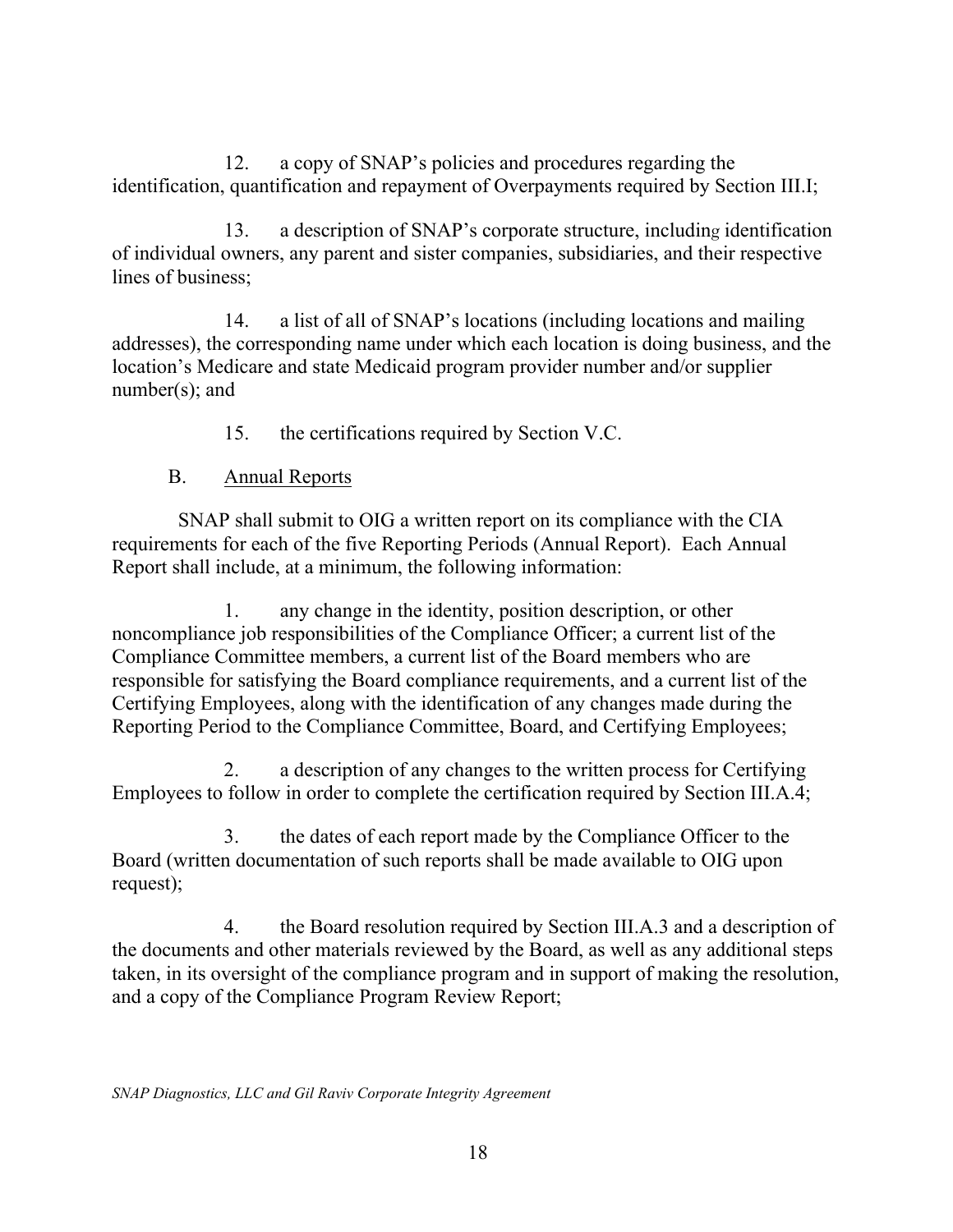5. for the first and third Reporting Periods, a copy of the Compliance Program Review Report prepared by the Compliance Expert;

6. a list of any new or revised Policies and Procedures developed during the Reporting Period;

7. a description of any changes to SNAP's Training Plan developed pursuant to Section III.C, and a summary of any Board training provided during the Reporting Period;

8. a complete copy of all reports prepared pursuant to Section III.D and SNAP's response to the reports, along with corrective action plan(s) related to any issues raised by the reports, including SNAP's determination of whether the CMS overpayment rule requires the repayment of an extrapolated Overpayment (as defined in Appendix B);

9. a certification from the IRO regarding its professional independence and objectivity with respect to SNAP, including a summary of all current and prior engagements between SNAP and the IRO;

10. a description of any changes to the risk assessment and internal review process required by Section III.E, including the reasons for such changes;

11. a summary of the following components of the risk assessment and internal review process during the Reporting Period: (a) work plans developed, (b) internal audits performed, (c) corrective action plans developed in response to internal audits, and (d) steps taken to track the implementation of the corrective action plans. Copies of any work plans, internal audit reports, and corrective action plans shall be made available to OIG upon request;

12. a summary of the disclosures in the disclosure log required by Section III.F that relate to Federal health care programs, including at least the following information: (a) a description of the disclosure, (b) the date the disclosure was received, (c) the resolution of the disclosure, and (d) the date the disclosure was resolved (if applicable). The complete disclosure log shall be made available to OIG upon request;

13. a description of any changes to the Ineligible Persons screening and removal process required by Section III.G, including the reasons for such changes;

14. a summary describing any ongoing investigation or legal proceeding required to have been reported pursuant to Section III.H. The summary shall include a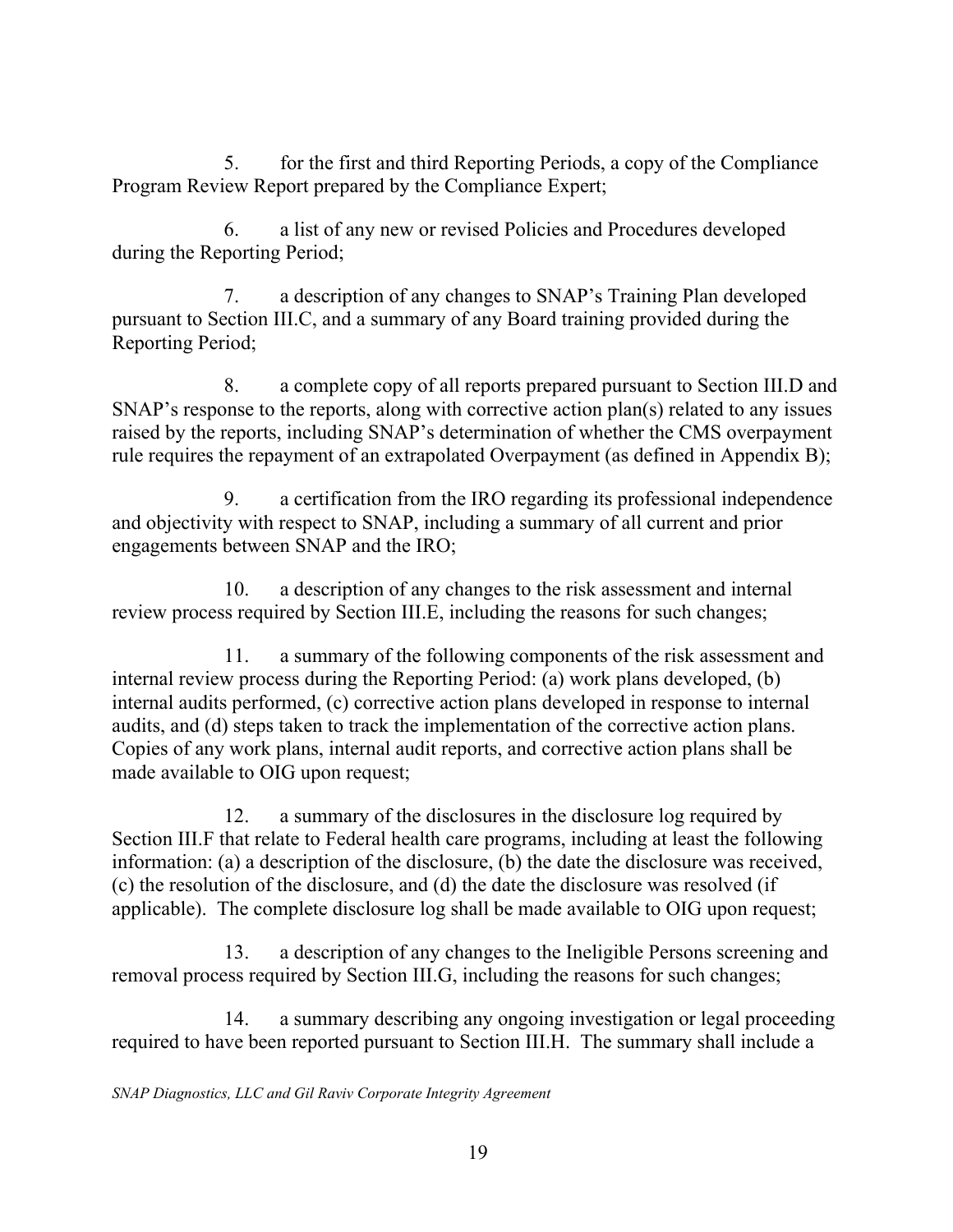description of the allegation, the identity of the investigating or prosecuting agency, and the status of such investigation or legal proceeding;

15. a description of any changes to the Overpayment policies and procedures required by Section III.I, including the reasons for such changes;

16. a summary of Reportable Events (as defined in Section III.J) identified during the Reporting Period;

17. a summary of any audits conducted during the applicable Reporting Period by any Medicare or state Medicaid program contractor or any government entity or contractor, involving a review of Federal health care program claims, and SNAP's response/corrective action plan (including information regarding any Federal health care program refunds) relating to the audit findings;

18. a description of all changes to the most recently provided list of SNAP's locations as required by Section V.A.13;

19. a description of any changes to SNAP's corporate structure, including any parent and sister companies, subsidiaries, and their respective lines of business, or individual owners; and

20. the certifications required by Section V.C.

The first Annual Report shall be received by OIG no later than 60 days after the end of the first Reporting Period. Subsequent Annual Reports shall be received by OIG no later than the anniversary date of the due date of the first Annual Report.

C. Certifications

1. *Certifying Employees.* In each Annual Report, SNAP shall include the certifications of Certifying Employees required by Section III.A.4;

2. *Compliance Officer and President.* The Implementation Report and each Annual Report shall include a certification by the Compliance Officer and Chief Executive Officer that:

> a. to the best of his or her knowledge, except as otherwise described in the report, SNAP has implemented and is in compliance with all of the requirements of this CIA;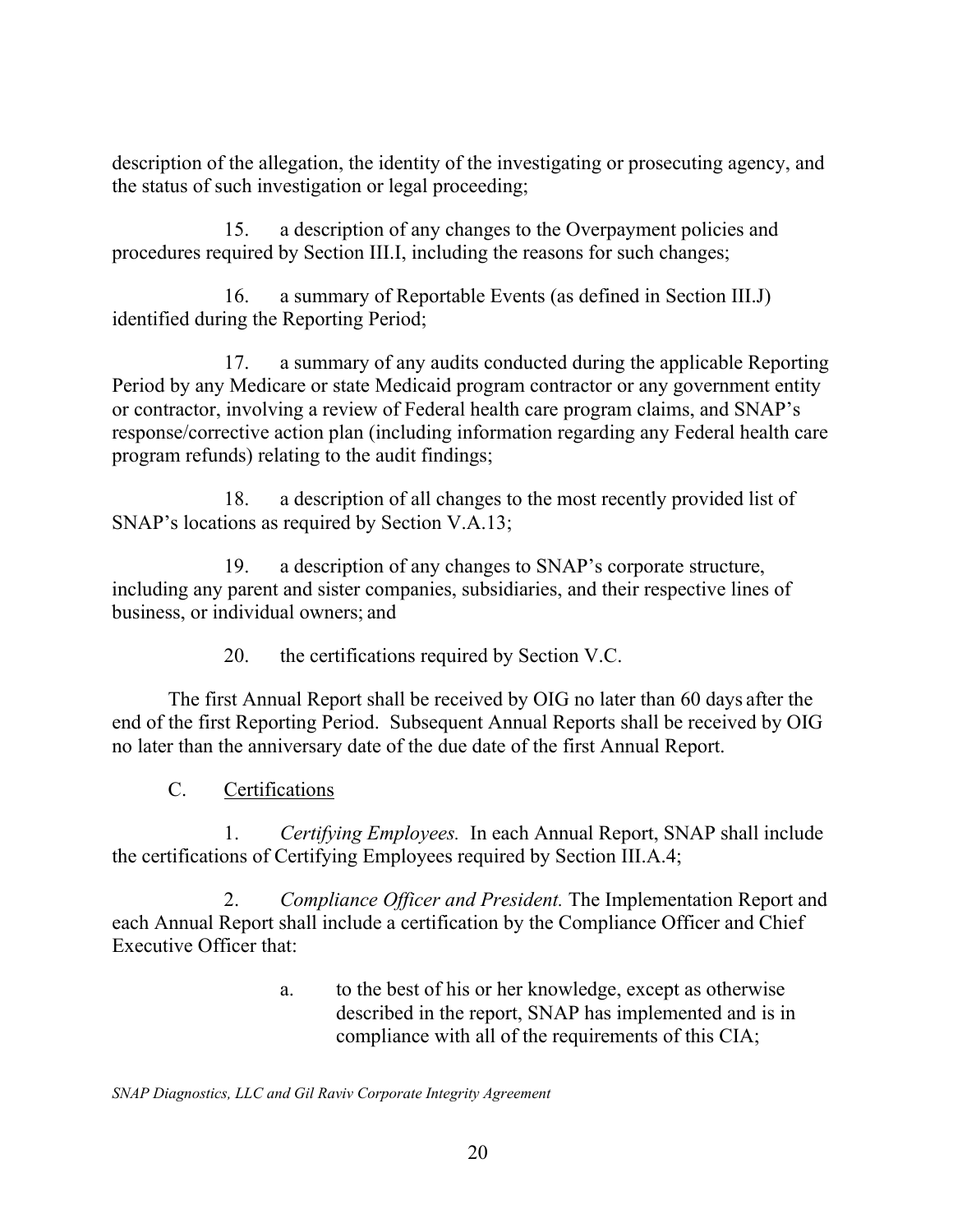- b. he or she has reviewed the report and has made reasonable inquiry regarding its content and believes that the information in the report is accurate and truthful; and
- c. he or she understands that the certification is being provided to and relied upon by the United States

3. *Chief Financial Officer.* The first Annual Report shall include a certification by the Chief Financial Officer that, to the best of his or her knowledge, SNAP has complied with its requirements under the Settlement Agreement: (a) not to resubmit to any Federal health care program payors any previously denied claims related to the Covered Conduct addressed in the Settlement Agreement, and not to appeal any such denials of claims; (b) not to charge to or otherwise seek payment from federal or state payors for unallowable costs (as defined in the Settlement Agreement); and (c) to identify and adjust any past charges or claims for unallowable costs; and (d) he or she understands that the certification is being provided to and relied upon by the United States.

### D. Designation of Information

SNAP shall clearly identify any portions of its submissions that it believes are trade secrets, or information that is commercial or financial and privileged or confidential, and therefore potentially exempt from disclosure under the Freedom of Information Act (FOIA), 5 U.S.C. § 552. SNAP shall refrain from identifying any information as exempt from disclosure if that information does not meet the criteria for exemption from disclosure under FOIA.

#### **VI. NOTIFICATIONS AND SUBMISSION OF REPORTS**

Unless otherwise stated in writing after the Effective Date, all notifications and reports required under this CIA shall be submitted to the following entities:

> OIG: Administrative and Civil Remedies Branch Office of Counsel to the Inspector General Office of Inspector General U.S. Department of Health and Human Services Cohen Building, Room 5527 330 Independence Avenue, S.W. Washington, DC 20201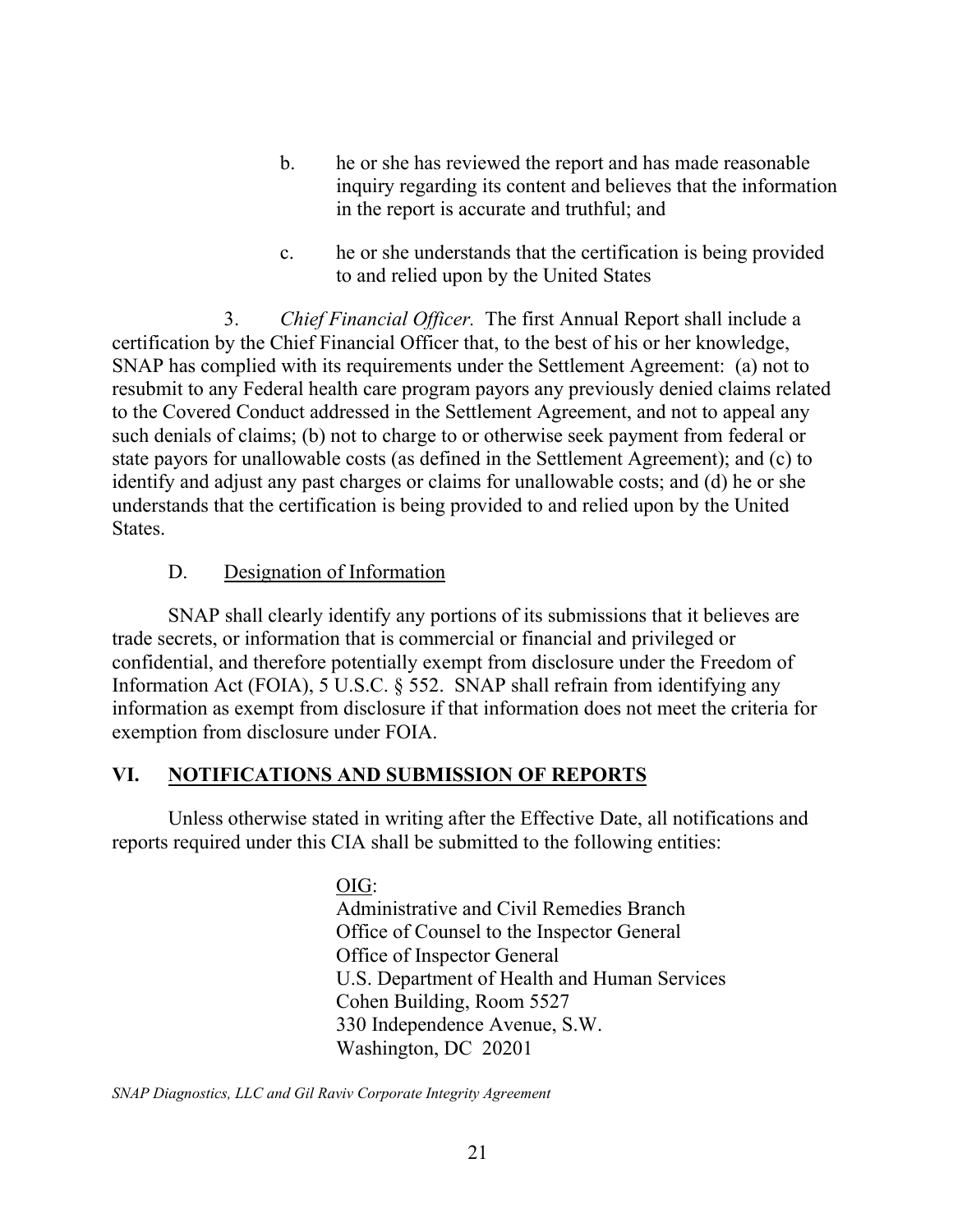Telephone: (202) 619-2078

SNAP: Gil Raviv SNAP Diagnostics LLC 5210 Capitol Drive Wheeling, IL 60090 [gil@snapdiagnostics.com](mailto:gil@snapdiagnostics.com)  (847) 777-0000 ext.203

Kim Kopacek SNAP Diagnostics LLC 5210 Capitol Drive Wheeling, IL 60090 [kkopacek@snapdiagnostics.com](mailto:kkopacek@snapdiagnostics.com)  (847) 777-0000 ext.259

Unless otherwise specified, all notifications and reports required by this CIA may be made by electronic mail, overnight mail, hand delivery, or other means, provided that there is proof that such notification was received. Upon request by OIG, SNAP may be required to provide OIG with an additional copy of each notification or report required by this CIA in OIG's requested format (electronic or paper).

#### **VII. OIG INSPECTION, AUDIT, AND REVIEW RIGHTS**

In addition to any other rights OIG may have by statute, regulation, or contract, OIG or its duly authorized representative(s) may conduct interviews, examine and/or request copies of or copy SNAP's books, records, and other documents and supporting materials, and conduct on-site reviews of any of SNAP's locations, for the purpose of verifying and evaluating: (a) SNAP's compliance with the terms of this CIA and (b) SNAP's compliance with the requirements of the Federal health care programs. The documentation described above shall be made available by SNAP to OIG or its duly authorized representative(s) at all reasonable times for inspection, audit, and/or reproduction. Furthermore, for purposes of this provision, OIG or its duly authorized representative(s) may interview any of SNAP's owners, employees, contractors, and directors who consent to be interviewed at the individual's place of business during normal business hours or at such other place and time as may be mutually agreed upon between the individual and OIG. SNAP shall assist OIG or its duly authorized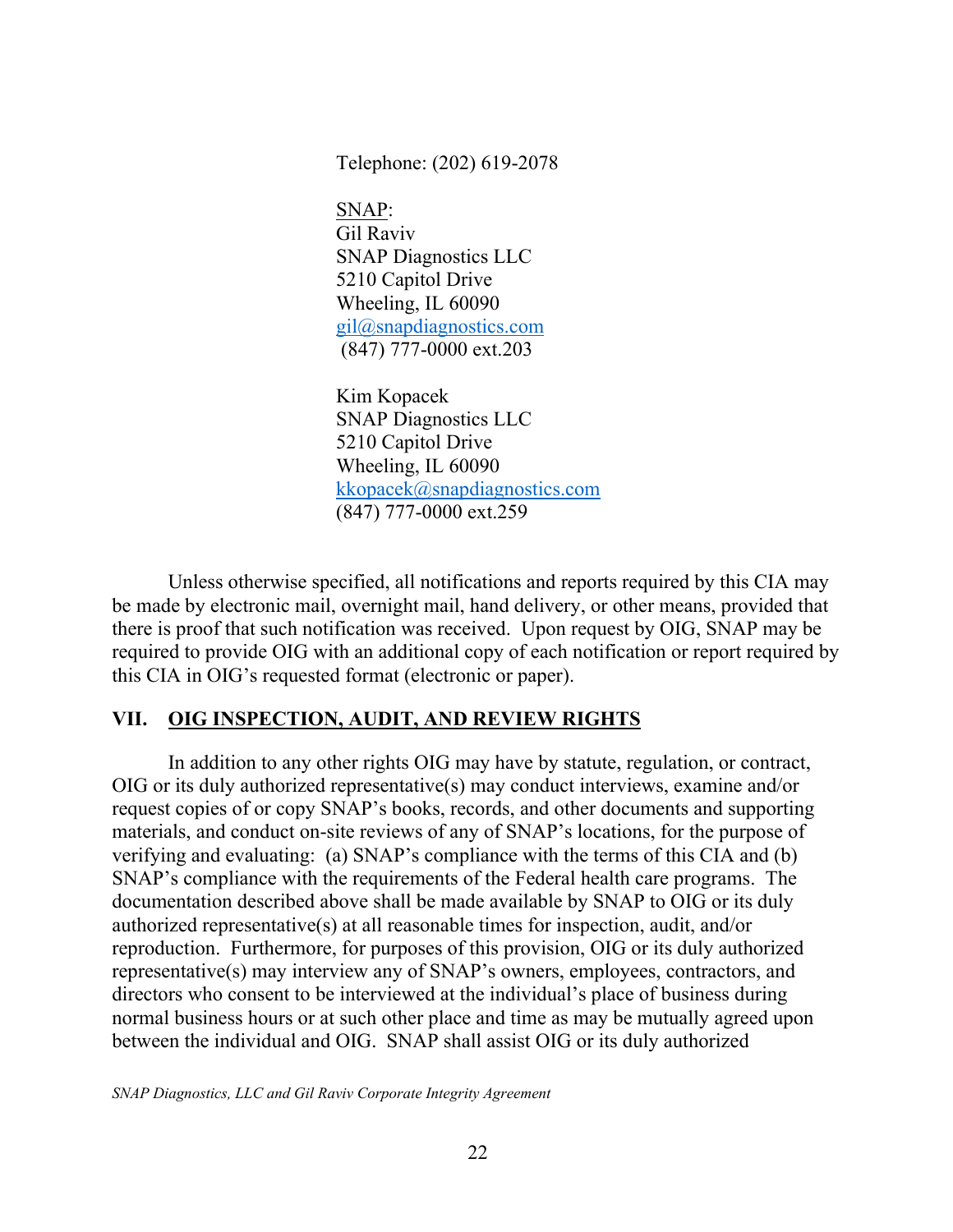representative(s) in contacting and arranging interviews with such individuals upon OIG's request. SNAP's owners, employees, contractors, and directors may elect to be interviewed with or without a representative of SNAP present.

### **VIII. DOCUMENT AND RECORD RETENTION**

SNAP shall maintain for inspection all documents and records relating to reimbursement from the Federal health care programs and to compliance with this CIA for six years (or longer if otherwise required by law) from the Effective Date.

### **IX. DISCLOSURES**

Consistent with HHS's FOIA procedures, set forth in 45 C.F.R. Part 5, OIG shall make a reasonable effort to notify SNAP prior to any release by OIG of information submitted by SNAP pursuant to this CIA and identified upon submission by SNAP as trade secrets, or information that is commercial or financial and privileged or confidential, under the FOIA rules. With respect to such releases, SNAP shall have the rights set forth at 45 C.F.R.  $\delta$  5.42(a).

## **X. BREACH AND DEFAULT PROVISIONS**

A. Stipulated Penalties

OIG may assess:

1. A Stipulated Penalty of up to \$2,500 for each day SNAP fails to comply with Section III.A;

2. A Stipulated Penalty of up to \$2,500 for each day SNAP fails to comply with Section III.B;

3. A Stipulated Penalty of up to \$2,500 for each day SNAP fails to comply with Section III.C;

4. A Stipulated Penalty of up to \$2,500 for each day SNAP fails to comply with Section III.D;

5. A Stipulated Penalty of up to \$2,500 for each day SNAP fails to comply with Section III.E;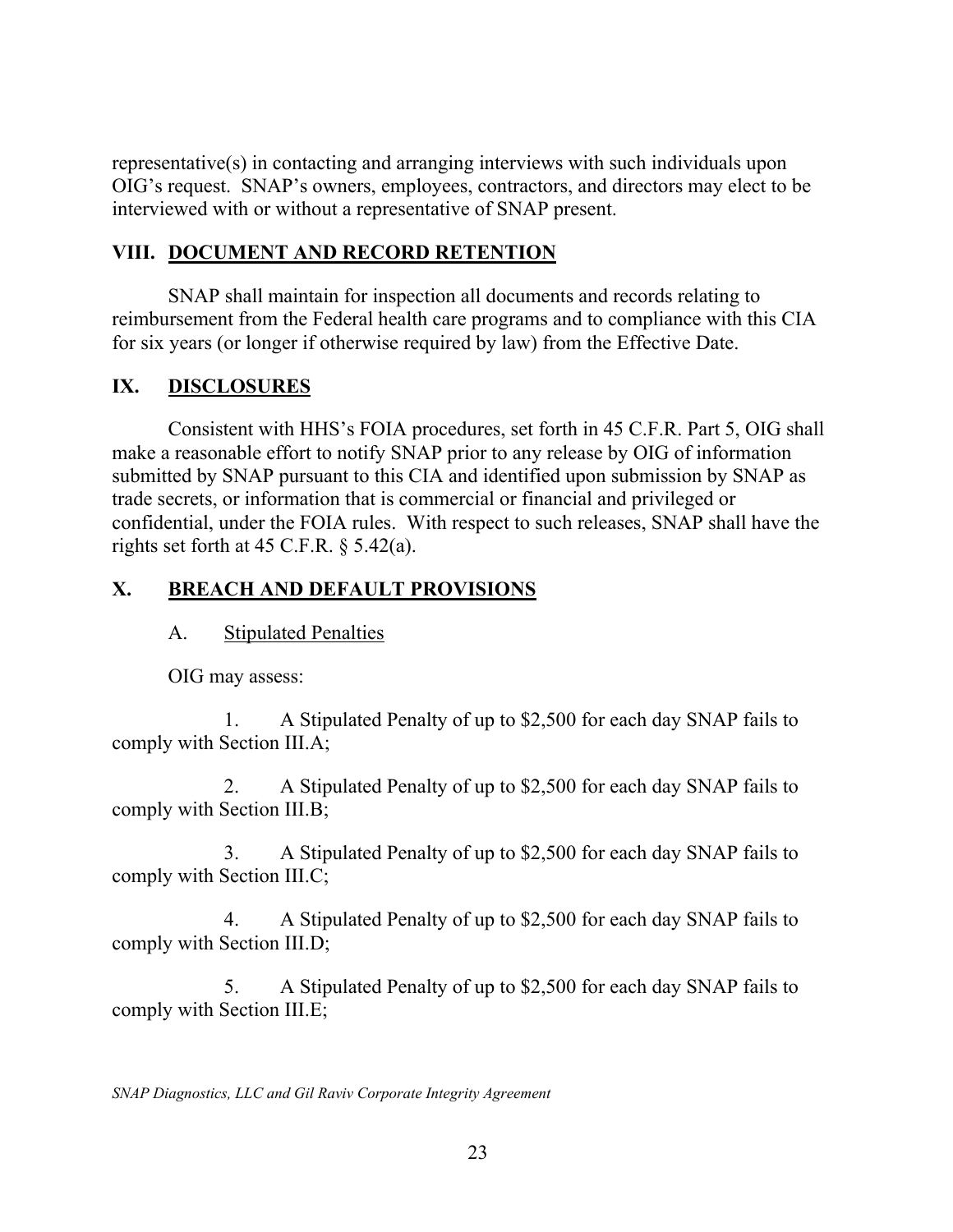6. A Stipulated Penalty of up to \$2,500 for each day SNAP fails to comply with Section III.F;

7. A Stipulated Penalty of up to \$2,500 for each day SNAP fails to comply with Section III.G;

8. A Stipulated Penalty of up to \$2,500 for each day SNAP fails to comply with Section III.H;

9. A Stipulated Penalty of up to \$2,500 for each day SNAP fails to comply with Section III.I;

10. A Stipulated Penalty of up to \$2,500 for each day SNAP fails to comply with Section III.J;

11. A Stipulated Penalty of up to \$2,500 for each day SNAP fails to comply with Section IV;

12. A Stipulated Penalty of up to \$2,500 for each day SNAP fails to comply with Section V;

13. A Stipulated Penalty of up to \$2,500 for each day SNAP fails to comply with Section VII;

14. A Stipulated Penalty of up to \$2,500 for each day SNAP fails to comply with Section VIII; or

15. A Stipulated Penalty of up to \$50,000 for each false certification or false statement made to OIG by or on behalf of SNAP under this CIA.

B. Timely Written Requests for Extensions

SNAP may, in advance of the due date, submit a timely written request for an extension of time to perform any act or file any notification or report required by this CIA. If OIG grants the timely written request with respect to an act, notification, or report, Stipulated Penalties for failure to perform the act or file the notification or report shall not begin to accrue until one day after SNAP fails to meet the revised deadline set by OIG. If OIG denies such a timely written request, Stipulated Penalties for failure to perform the act or file the notification or report shall not begin to accrue until three business days after SNAP receives OIG's written denial of such request or the original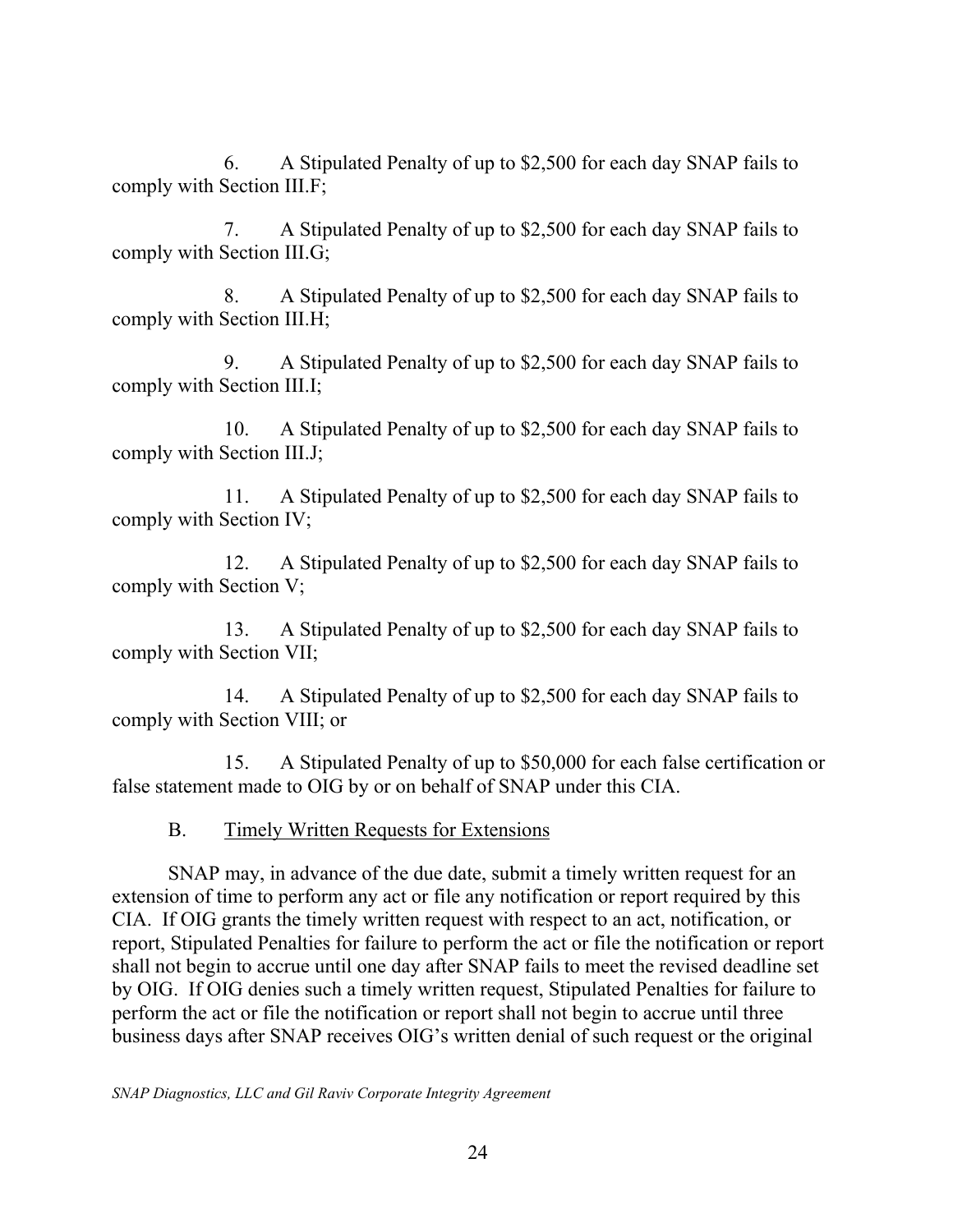due date, whichever is later. A "timely written request" is defined as a request in writing received by OIG at least five business days prior to the date by which any act is due to be performed or any notification or report is due to be filed.

### C. Payment of Stipulated Penalties

1. *Demand Letter*. If OIG determines that a basis for Stipulated Penalties under Section X.A exists, OIG shall notify SNAP of: (a) SNAP's failure to comply; and (b) OIG's demand for payment of Stipulated Penalties. (This notification shall be referred to as the "Demand Letter.")

2. *Response to Demand Letter.* Within 15 business days after the date of the Demand Letter, SNAP shall either: (a) pay the applicable Stipulated Penalties or (b) request a hearing before an HHS administrative law judge (ALJ) to dispute OIG's determination of noncompliance, pursuant to the agreed upon provisions set forth below in Section X.E.

3. *Form of Payment*. Payment of the Stipulated Penalties shall be made by electronic funds transfer to an account specified by OIG in the Demand Letter.

- D. Exclusion for Material Breach of this CIA
	- 1. *Definition of Material Breach*. A material breach of this CIA

means:

- a. failure to comply with any of the requirements of this CIA for which OIG has previously issued a demand for Stipulated Penalties under Section X.C;
- b. failure to comply with Section III.A.1;
- c. failure to comply with Section III.D;
- d. failure to comply with Section III.J;
- e. failure to comply with Section V;
- f. failure to respond to a Demand Letter in accordance with Section X.C;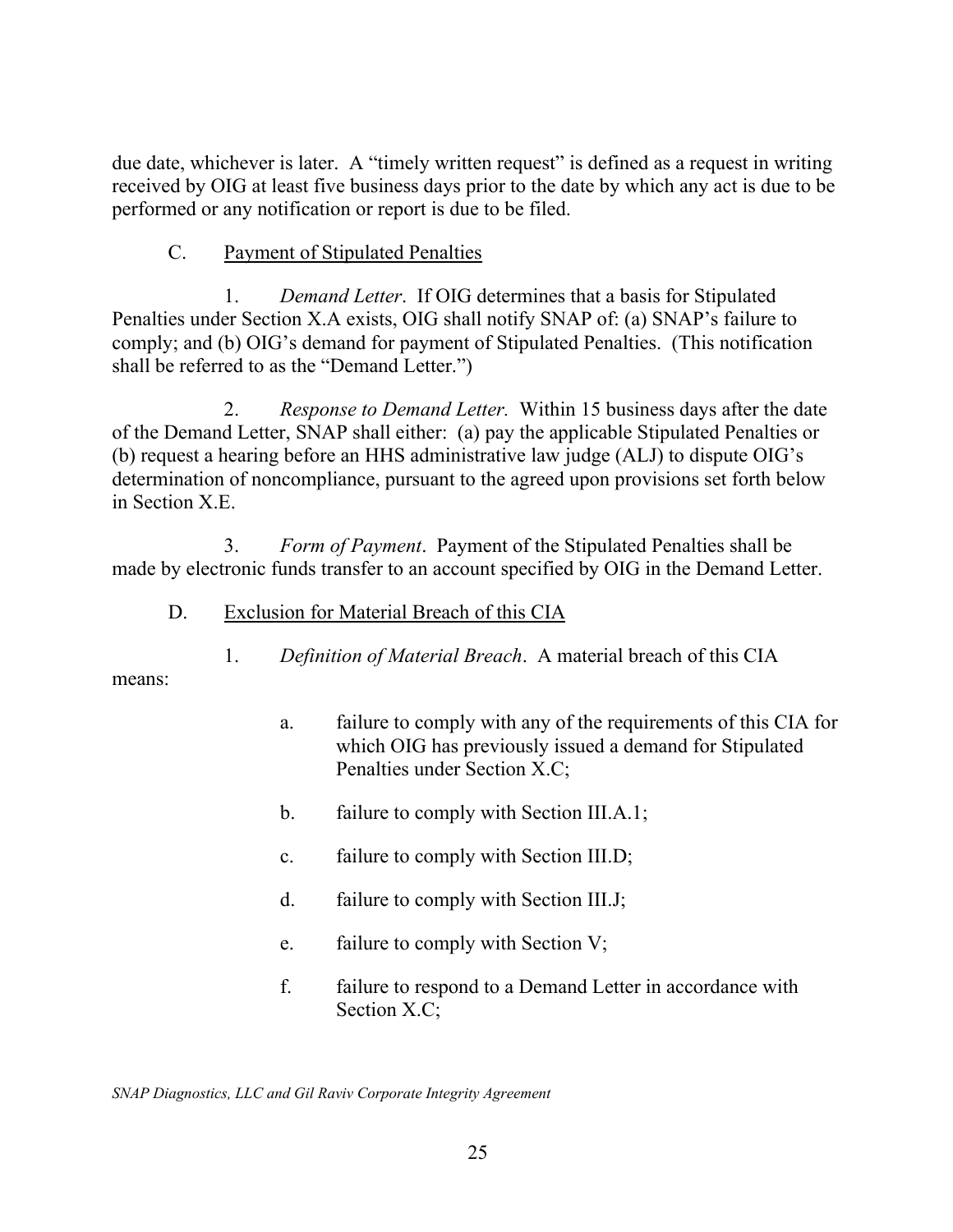- g. failure to pay Stipulated Penalties within 20 days after an ALJ issues a decision ordering SNAP to pay the Stipulated Penalties or within 20 days after the HHS Departmental Appeals Board (DAB) issues a decision upholding the determination of OIG; or
- h. failure to come into compliance with a requirement of this CIA for which OIG has demanded Stipulated Penalties, pursuant to the deadlines listed in Section X.E.2.

2. *Notice of Material Breach and Intent to Exclude*. The parties agree that a material breach of this CIA by SNAP constitutes an independent basis for SNAP's exclusion from participation in the Federal health care programs. The length of the exclusion shall be in the OIG's discretion, but not more than five years for each material breach. Upon a preliminary determination by OIG that SNAP has materially breached this CIA, OIG shall notify SNAP of: (a) SNAP's material breach; and (b) OIG's intent to exclude SNAP. (This notification shall be referred to as the "Notice of Material Breach and Intent to Exclude.")

3. *Response to Notice*. SNAP shall have 30 days from the date of the Notice of Material Breach and Intent to Exclude to submit any information and documentation for OIG to consider before it makes a final determination regarding exclusion.

4. *Exclusion Letter*. If OIG determines that exclusion is warranted, OIG shall notify SNAP in writing of its determination to exclude SNAP. (This letter shall be referred to as the "Exclusion Letter.") Subject to the Dispute Resolution provisions in Section X.E, below, the exclusion shall go into effect 30 days after the date of the Exclusion Letter. The exclusion shall have national effect. The effect of the exclusion shall be that no Federal health care program payment may be made for any items or services furnished, ordered, or prescribed by SNAP, including administrative and management services, except as stated in regulations found at 42 C.F.R. §1001.1901(c). Reinstatement to program participation is not automatic. At the end of the period of exclusion, SNAP may apply for reinstatement by submitting a written request for reinstatement in accordance with the provisions at 42 C.F.R. §§ 1001.3001- .3004.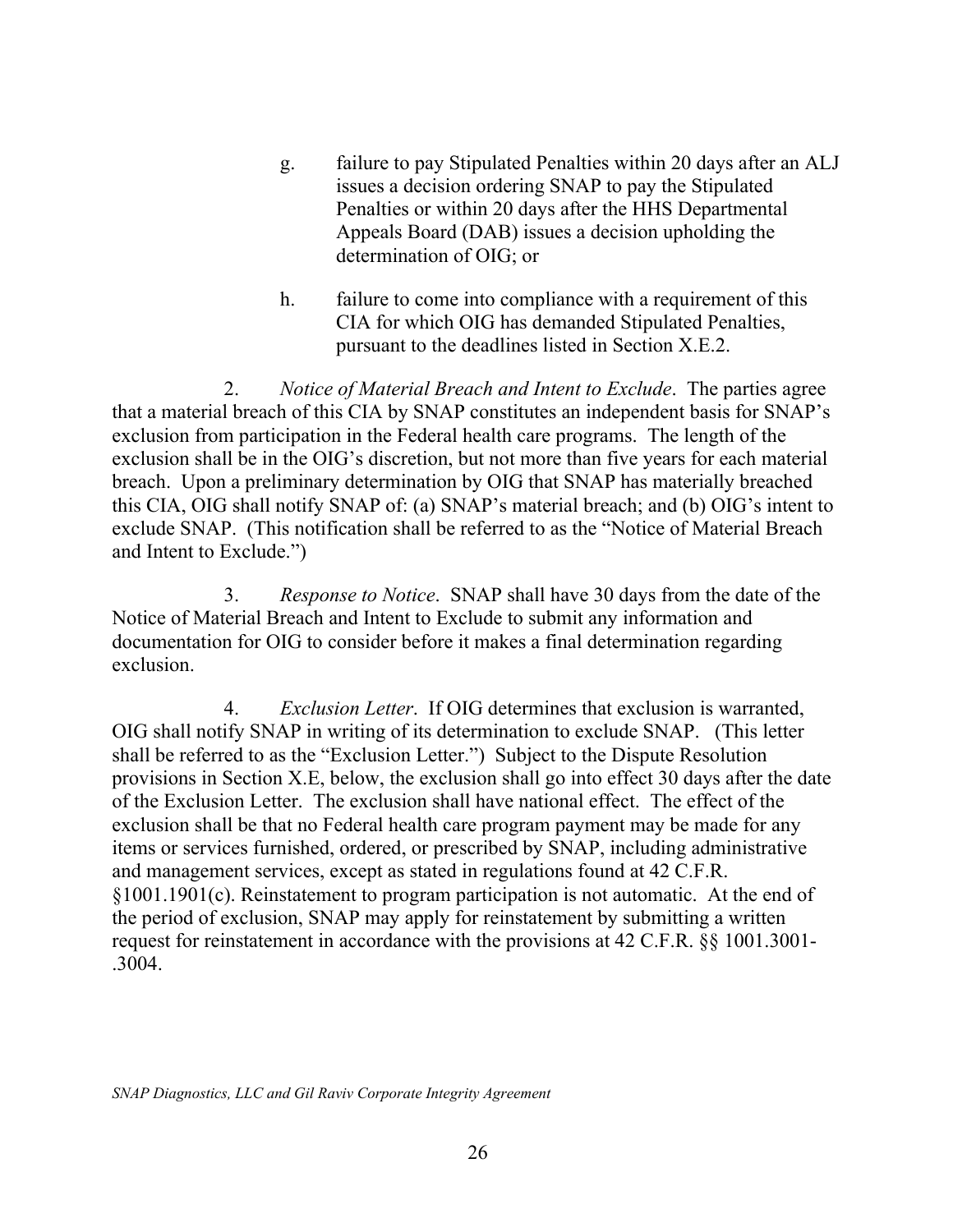### E. Dispute Resolution

1. *Review Rights*. Upon OIG's issuing a Demand Letter or Exclusion Letter to SNAP, and as an agreed-upon remedy for the resolution of disputes arising under this CIA, SNAP shall be afforded certain review rights comparable to the ones that are provided in 42 U.S.C. § 1320a-7(f) and 42 C.F.R. Part 1005. Specifically, OIG's determination to demand payment of Stipulated Penalties or to seek exclusion shall be subject to review by an HHS ALJ and, in the event of an appeal, the DAB, in a manner consistent with the provisions in 42 C.F.R. § [1005.2-1005.21,](https://1005.2-1005.21) but only to the extent this CIA does not provide otherwise. Notwithstanding the language in 42 C.F.R. § 1005: (a) the request for a hearing involving Stipulated Penalties shall be made within 15 business days after the date of the Demand Letter and the request for a hearing involving exclusion shall be made within 25 days after the date of the Exclusion Letter; and (b) no discovery shall be available to the parties. The procedures relating to the filing of a request for a hearing can be found at

<http://www.hhs.gov/dab/divisions/civil/procedures/divisionprocedures.html>

2. *Stipulated Penalties Review*. Notwithstanding any provision of Title 42 of the United States Code or Title 42 of the Code of Federal Regulations, the only issues in a proceeding for Stipulated Penalties under this CIA shall be: (a) whether SNAP was in full and timely compliance with the requirements of this CIA for which OIG demands payment; and (b) the period of noncompliance. SNAP shall have the burden of proving its full and timely compliance. If the ALJ upholds the OIG's determination that SNAP has breached this CIA and orders SNAP to pay Stipulated Penalties, SNAP must (a) come into compliance with the requirement(s) of this CIA that resulted in the OIG imposing Stipulated Penalties, and (b) pay the Stipulated Penalties within 20 days after the ALJ issues a decision, unless SNAP properly and timely requests review of the ALJ decision by the DAB. If the ALJ decision is properly and timely appealed to the DAB and the DAB upholds the determination of OIG, SNAP must (a) come into compliance with the requirement(s) that resulted in the OIG imposing Stipulated Penalties and (b) pay the Stipulated Penalties within 20 days after the DAB issues its decision.

3. *Exclusion Review*. Notwithstanding any provision of Title 42 of the United States Code or Title 42 of the Code of Federal Regulations, the only issues in a proceeding for exclusion based on a material breach of this CIA shall be whether SNAP was in material breach of this CIA. If the ALJ sustains the OIG's determination of material breach, the exclusion shall take effect 20 days after the ALJ issues the decision. If the DAB finds in favor of OIG after an ALJ decision adverse to OIG, the exclusion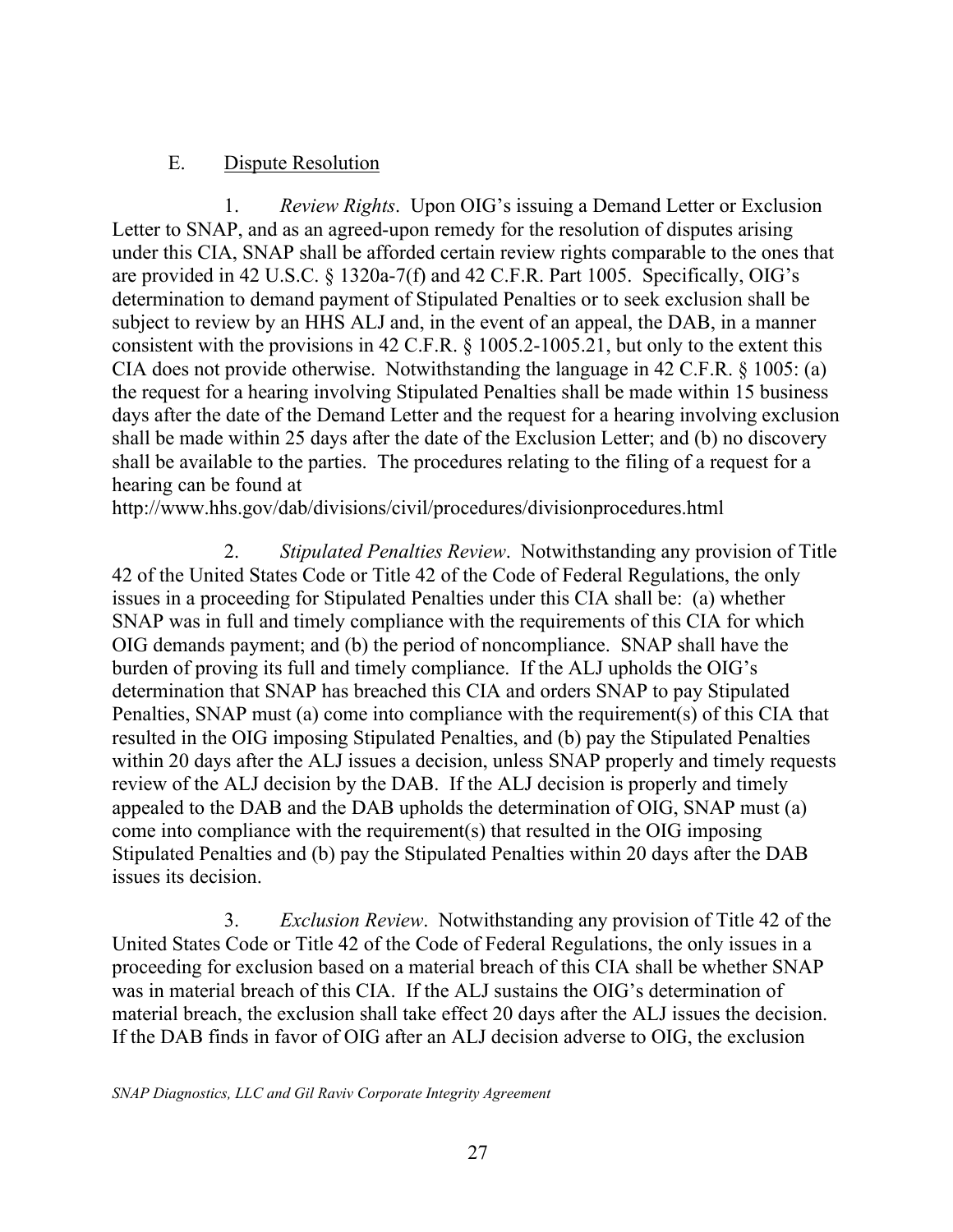shall take effect 20 days after the DAB decision. SNAP shall waive its right to any notice by OIG of the exclusion if a decision upholding the exclusion is rendered by the ALJ or DAB. If the DAB finds in favor of SNAP, SNAP shall be reinstated effective on the date of the exclusion.

4. *Finality of Decision.* The review by an ALJ or DAB provided for above shall not be considered to be an appeal right arising under any statutes or regulations. The parties to this CIA agree that the DAB's decision (or the ALJ's decision if not appealed) shall be considered final for all purposes under this CIA and SNAP agrees not to seek additional review of the DAB's decision (or the ALJ's decision if not appealed) in any judicial forum.

## **XI. EFFECTIVE AND BINDING AGREEMENT**

SNAP and OIG agree as follows:

A. This CIA shall become final and binding on the date the final signature is obtained on the CIA.

B. This CIA constitutes the complete agreement between the parties and may not be amended except by written consent of the parties to this CIA.

C. OIG may agree to a suspension of SNAP's requirements under this CIA based on a certification by SNAP that it is no longer providing health care items or services that will be billed to any Federal health care program and it does not have any ownership or control interest, as defined in 42 U.S.C. §1320a-3, in any entity that bills any Federal health care program. If SNAP is relieved of its CIA requirements, SNAP shall be required to notify OIG in writing at least 30 days in advance if SNAP plans to resume providing health care items or services that are billed to any Federal health care program or to obtain an ownership or control interest in any entity that bills any Federal health care program. At such time, OIG shall evaluate whether the CIA will be reactivated or modified.

D. All requirements and remedies set forth in this CIA are in addition to and do not affect (1) SNAP's responsibility to follow all applicable Federal health care program requirements or (2) the government's right to impose appropriate remedies for failure to follow applicable Federal health care program requirements.

E. The undersigned SNAP signatories represent and warrant that they are authorized to execute this CIA. The undersigned OIG signatories represent that they are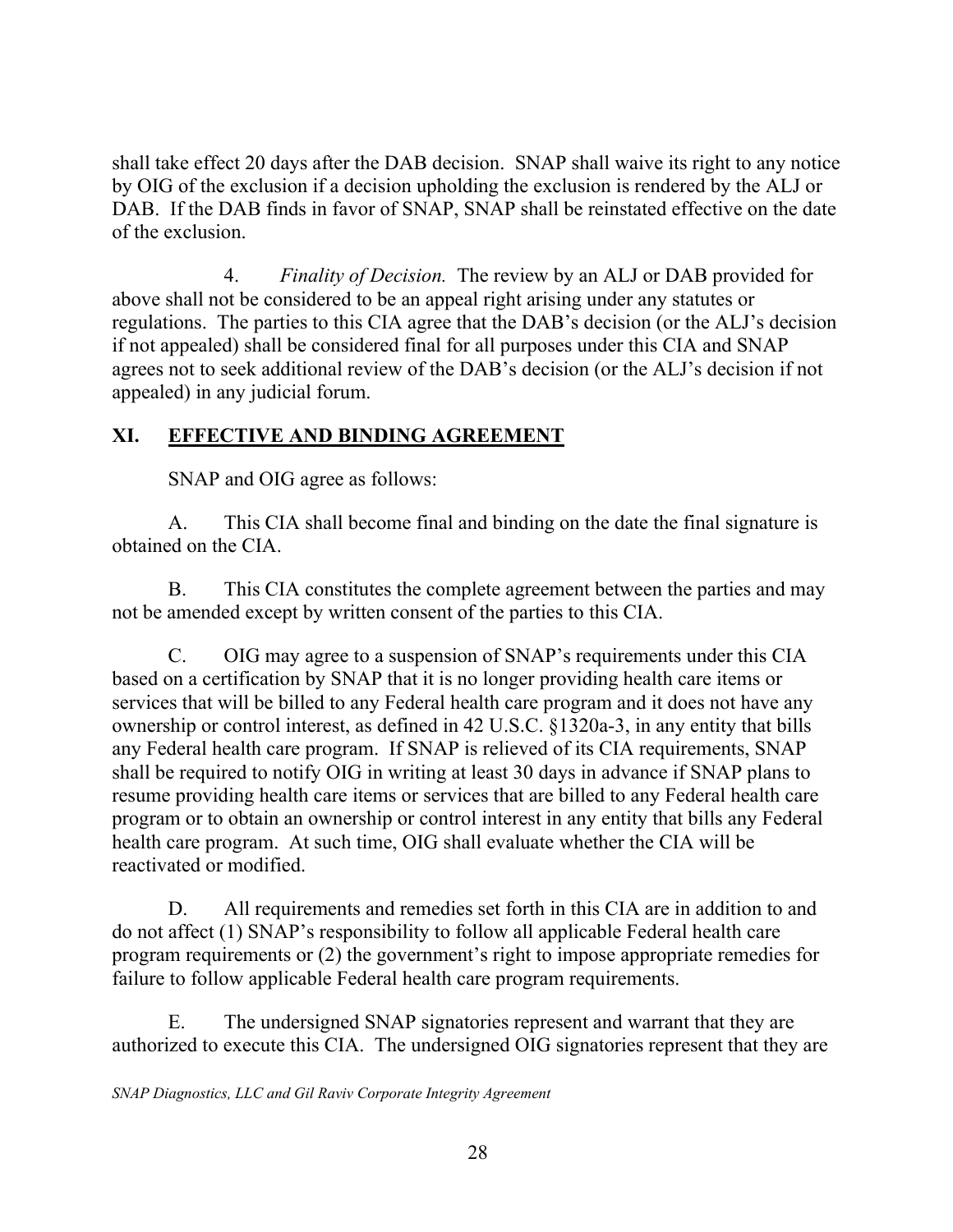signing this CIA in their official capacities and that they are authorized to execute this CIA.

F. This CIA may be executed in counterparts, each of which constitutes an original and all of which constitute one and the same CIA. Electronically transmitted copies of signatures shall constitute acceptable, binding signatures for purposes of this CIA.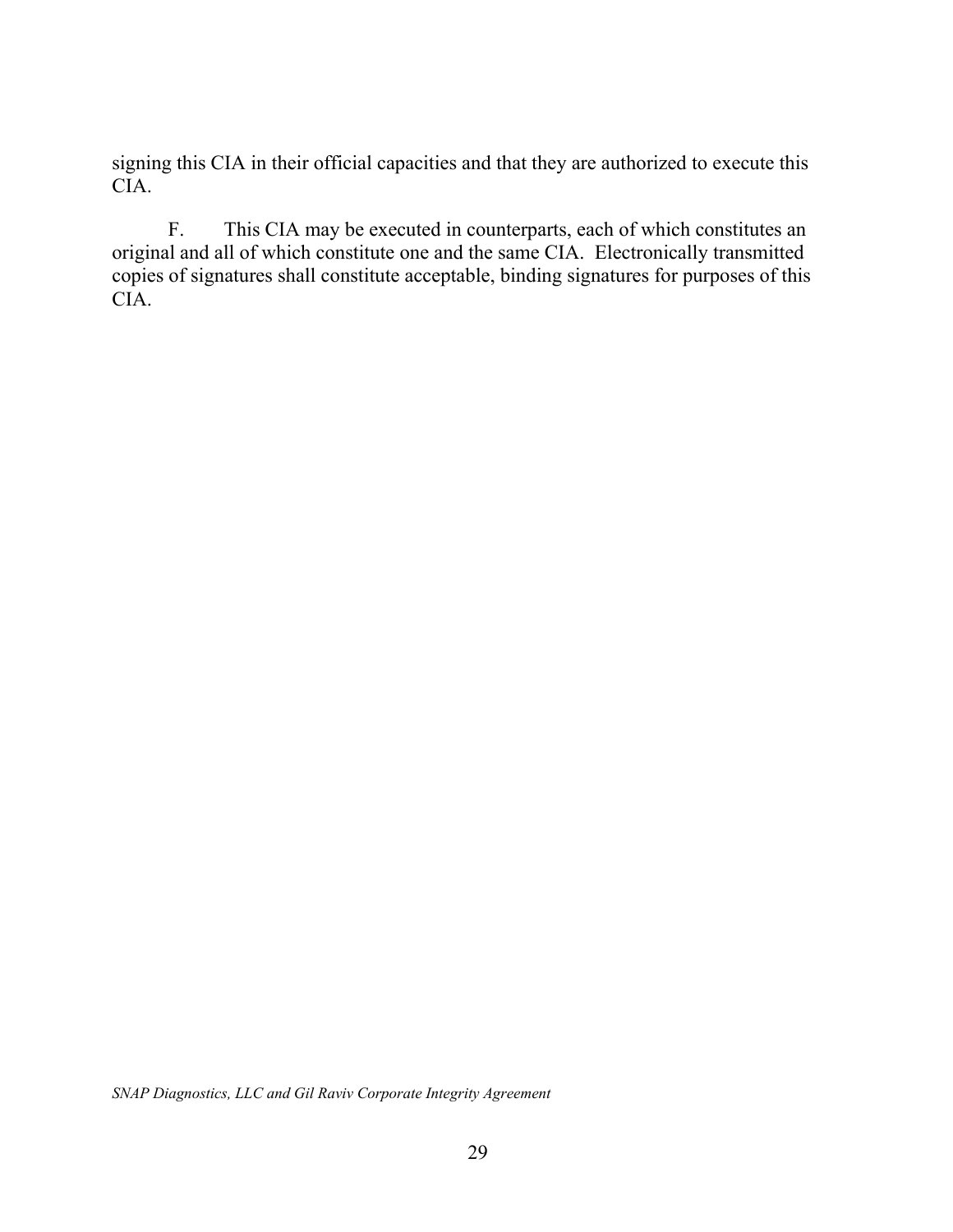# **ON BEHALF OF SNAP DIAGNOSTICS, LLC AND GIL RAVIV**

/Gil Raviv/

On behalf of himself individually and as President and CEO of SNAP Diagnostics, LLC

Gil Raviv **DATE** 5/29/2022

/Bradley James Bolerjack/

Steven A. Millerl **V** DATE

Andrew C. Bradley J. Bolerjack Ailler<sup>l</sup> **V**<br>Bolerjack<br>Bernasconi *2* REED SMITH LLP

As Counsel to SNAP Diagnostics, LLC and Gil Raviv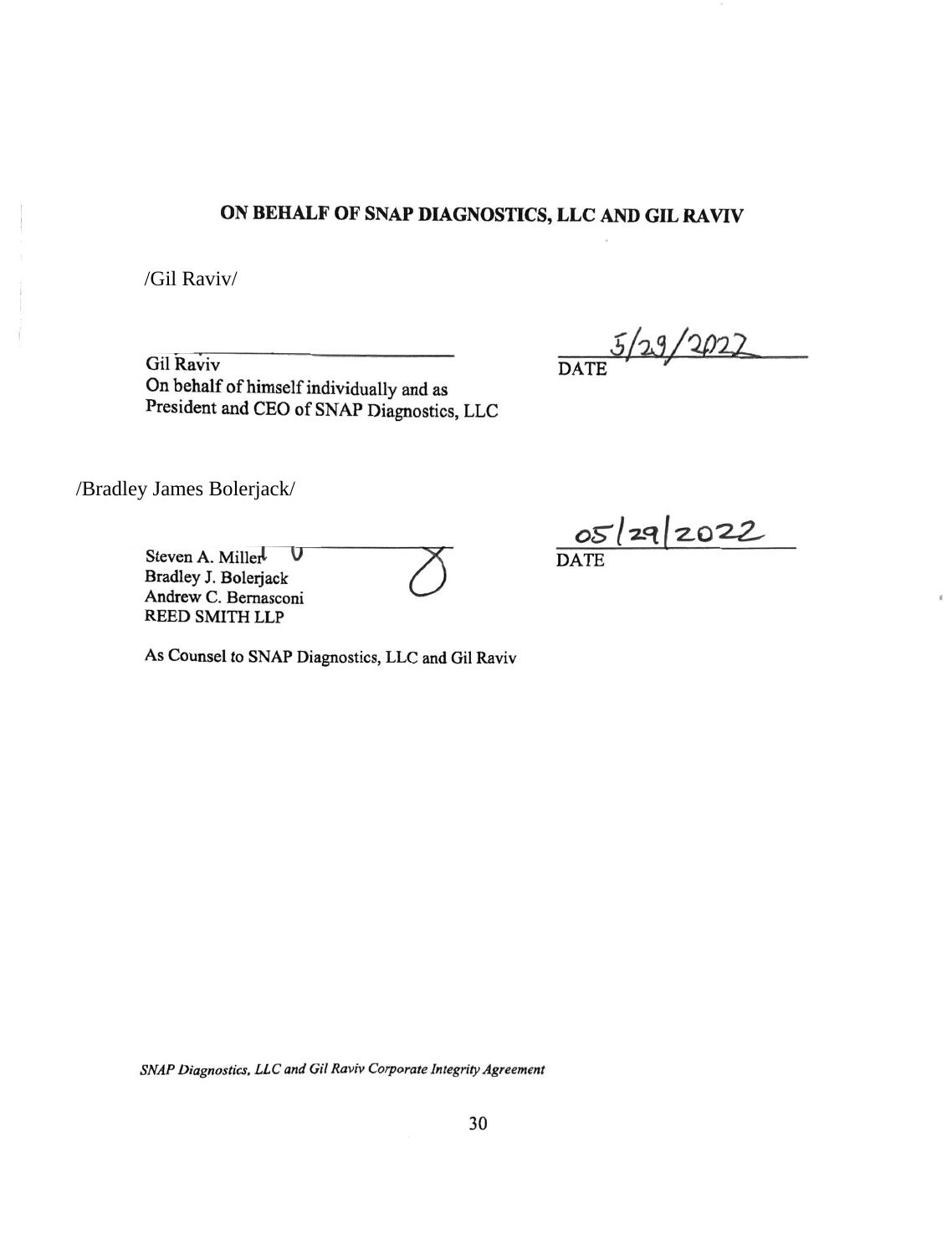### **ON BEHALF OF THE OFFICE OF INSPECTOR GENERAL OF THE DEPARTMENT OF HEALTH AND HUMAN SERVICES**

/Lisa M. Re/

 $06/01/2022$ 

LISA M. RE DATE Assistant Inspector General for Legal Affairs Office of Inspector General U.S. Department of Health and Human Services

/Geeta Taylor/

\_\_\_ \_\_\_\_\_\_\_\_\_\_\_\_\_\_\_\_\_\_\_\_\_\_ 06/01/2022

GEETA TAYLOR DATE Senior Counsel Office of Counsel to the Inspector General Office of Inspector General U.S. Department of Health and Human Services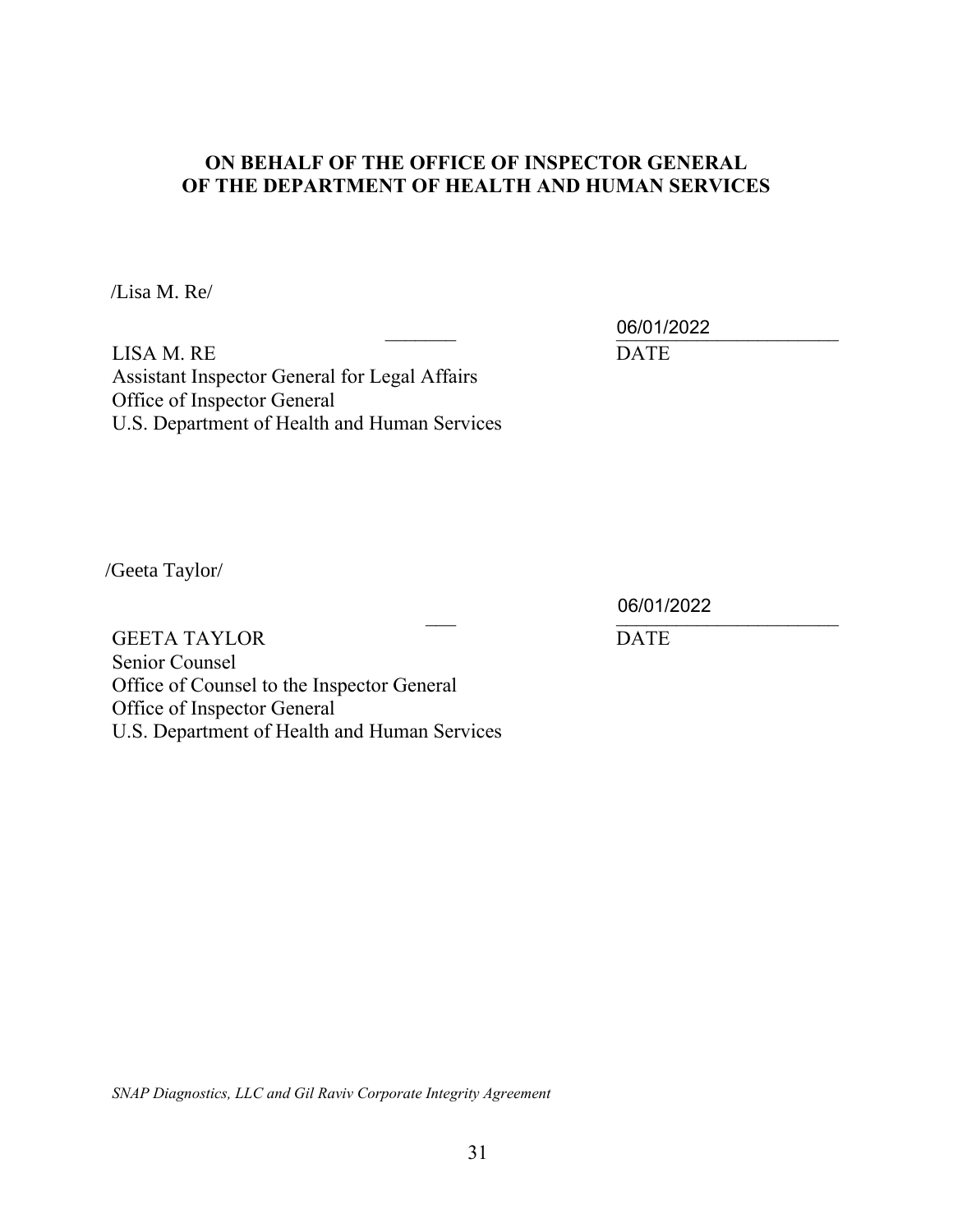## **APPENDIX A**

### **INDEPENDENT REVIEW ORGANIZATION**

This Appendix contains the requirements relating to the Independent Review Organization (IRO) required by Section III.D of the CIA.

A. IRO Engagement

1. SNAP shall engage an IRO that possesses the qualifications set forth in Paragraph B, below, to perform the responsibilities in Paragraph C, below. The IRO shall conduct the review in a professionally independent and objective fashion, as set forth in Paragraph E. Within 30 days after OIG receives the information identified in Section V.A.7 of the CIA or any additional information submitted by SNAP in response to a request by OIG, whichever is later, OIG will notify SNAP if the IRO is unacceptable. Absent notification from OIG that the IRO is unacceptable, SNAP may continue to engage the IRO.

2. If SNAP engages a new IRO during the term of the CIA, that IRO must also meet the requirements of this Appendix. If a new IRO is engaged, SNAP shall submit the information identified in Section V.A.7 of the CIA to OIG within 30 days of engagement of the IRO. Within 30 days after OIG receives this information or any additional information submitted by SNAP at the request of OIG, whichever is later, OIG will notify SNAP if the IRO is unacceptable. Absent notification from OIG that the IRO is unacceptable, SNAP may continue to engage the IRO.

B. IRO Qualifications

The IRO shall:

1. assign individuals to conduct the Claims Review who have expertise in the Medicare and state Medicaid program requirements applicable to the claims being reviewed;

2. assign individuals to design and select the Claims Review sample who are knowledgeable about the appropriate statistical sampling techniques;

3. assign individuals to conduct the coding review portions of the Claims Review who have a nationally recognized coding certification and who have maintained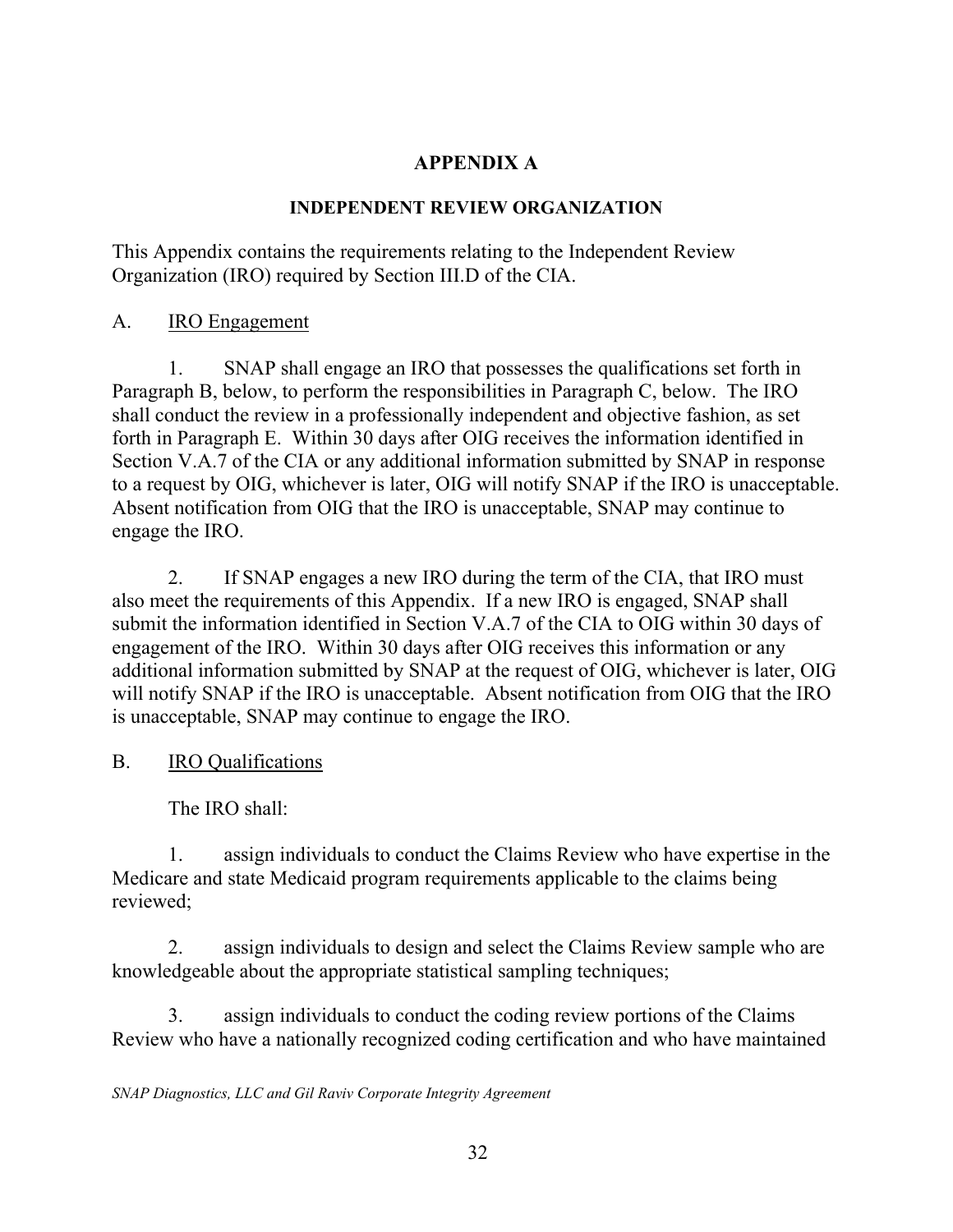this certification (e.g., completed applicable continuing education requirements);

4. assign licensed nurses or physicians with relevant education, training and specialized expertise (or other licensed health care professionals acting within their scope of practice and specialized expertise) to make the medical necessity determinations required by the Claims Review; and

5. have sufficient staff and resources to conduct the reviews required by the CIA on a timely basis.

C. IRO Responsibilities

The IRO shall:

1. perform each Claims Review in accordance with the specific requirements of the CIA;

2. follow all applicable Medicare and state Medicaid program rules and reimbursement guidelines in making assessments in the Claims Review;

3. request clarification from the appropriate authority (e.g., Medicare contractor), if in doubt of the application of a particular Medicare or state Medicaid program policy or regulation;

4. respond to all OIG inquires in a prompt, objective, and factual manner; and

5. prepare timely, clear, well-written reports that include all the information required by Appendix B to the CIA.

D. SNAP Responsibilities

SNAP shall ensure that the IRO has access to all records and personnel necessary to complete the reviews listed in III.D of this CIA and that all records furnished to the IRO are accurate and complete.

E. IRO Independence and Objectivity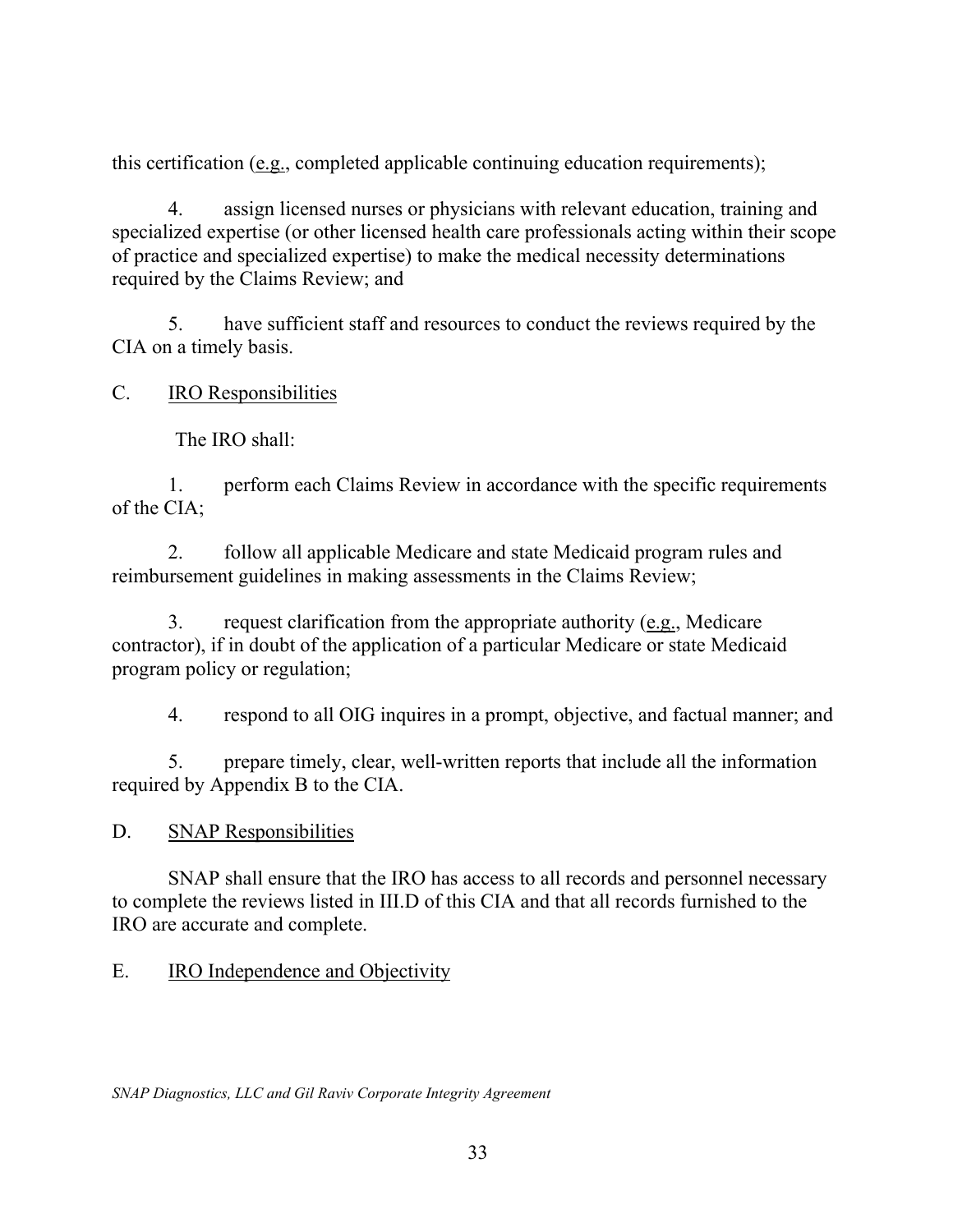The IRO must perform the Claims Review in a professionally independent and objective fashion, as defined in the most recent Government Auditing Standards issued by the U.S. Government Accountability Office.

### F. IRO Removal/Termination

1. *SNAP and IRO*. If SNAP terminates its IRO or if the IRO withdraws from the engagement during the term of the CIA, SNAP must submit a notice explaining (a) its reasons for termination of the IRO or (b) the IRO's reasons for its withdrawal to OIG, no later than 30 days after termination or withdrawal. SNAP must engage a new IRO in accordance with Paragraph A of this Appendix and within 60 days of termination or withdrawal of the IRO.

2. *OIG Removal of IRO*. In the event OIG has reason to believe the IRO does not possess the qualifications described in Paragraph B, is not independent and objective as set forth in Paragraph E, or has failed to carry out its responsibilities as described in Paragraph C, OIG shall notify SNAP in writing regarding OIG's basis for determining that the IRO has not met the requirements of this Appendix. SNAP shall have 30 days from the date of OIG's written notice to provide information regarding the IRO's qualifications, independence or performance of its responsibilities in order to resolve the concerns identified by OIG. If, following OIG's review of any information provided by SNAP regarding the IRO, OIG determines that the IRO has not met the requirements of this Appendix, OIG shall notify SNAP in writing that SNAP shall be required to engage a new IRO in accordance with Paragraph A of this Appendix. SNAP must engage a new IRO within 60 days of its receipt of OIG's written notice. The final determination as to whether or not to require SNAP to engage a new IRO shall be made at the sole discretion of OIG.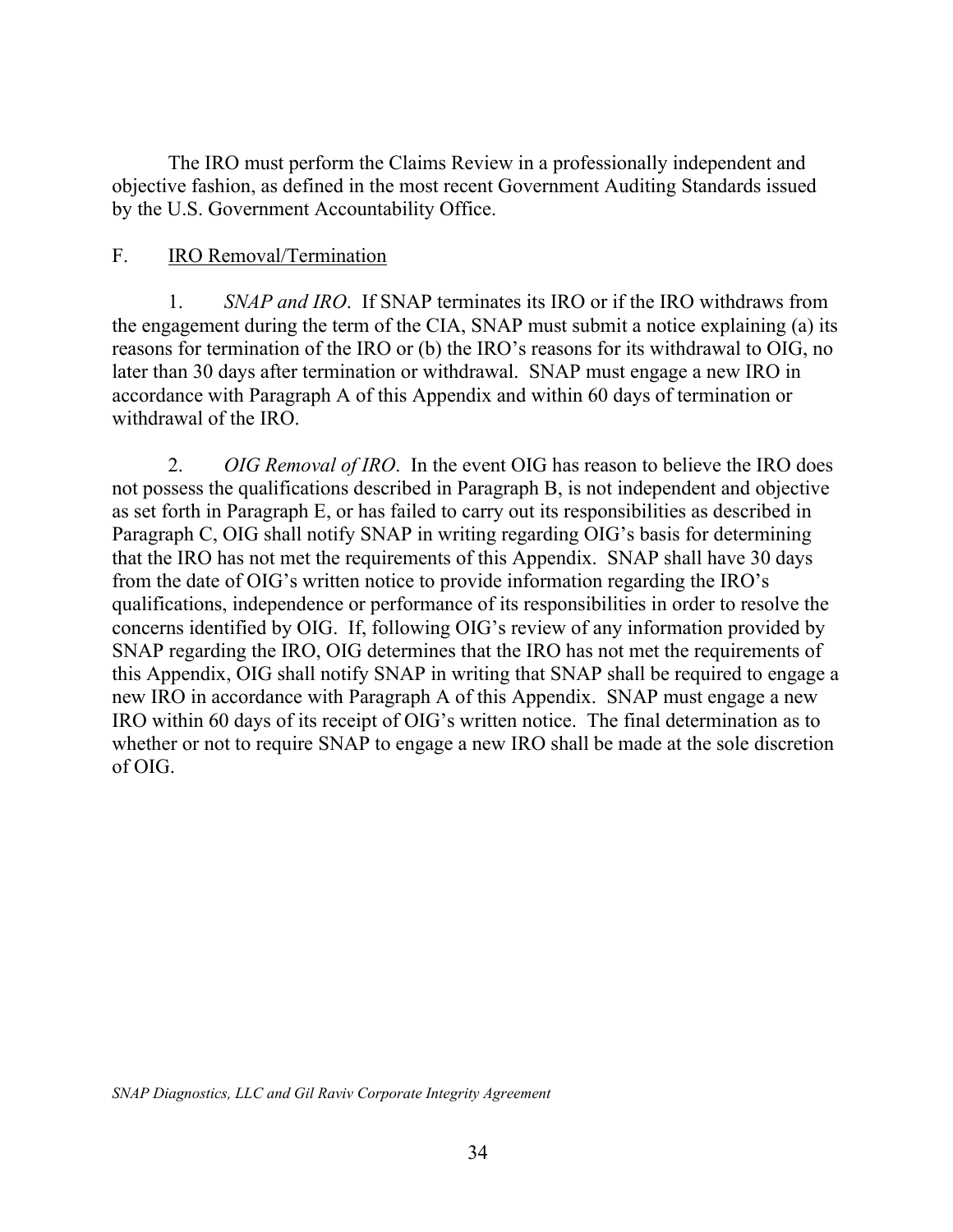### **APPENDIX B**

### **CLAIMS REVIEW**

A. Claims Review. The IRO shall perform the Claims Review annually to cover each of the five Reporting Periods. The IRO shall perform all components of each Claims Review.

1. *Definitions*. For the purposes of the Claims Review, the following definitions shall be used:

- a. Overpayment: The amount of money SNAP has received in excess of the amount due and payable under Medicare or any state Medicaid program requirements, as determined by the IRO in connection with the Claims Review performed under this Appendix B.
- b. Paid Claim: A claim submitted by SNAP and for which SNAP has received reimbursement from the Medicare program or a state Medicaid program.
- c. Population: The Population shall be defined as all Paid Claims during the 12-month period covered by the Claims Review.

2. *Claims Review Sample.* The IRO shall randomly select and review a sample of 100 Paid Claims (Claims Review Sample). The Paid Claims shall be reviewed based on the supporting documentation available at SNAP's office or under SNAP's control and applicable Medicare and state Medicaid program requirements to determine whether the items and services furnished were medically necessary and appropriately documented, and whether the claim was correctly coded, submitted, and reimbursed. For each Paid Claim in the Claims Review Sample that results in an Overpayment, the IRO shall review the system(s) and process(es) that generated the Paid Claim and identify any problems or weaknesses that may have resulted in the identified Overpayments. The IRO shall provide its observations and recommendations on suggested improvements to the system(s) and the process(es) that generated the Paid Claim.

- 3. *Other Requirements.* 
	- a. Supplemental Materials. The IRO shall request all documentation and materials required for its review of the Paid Claims in the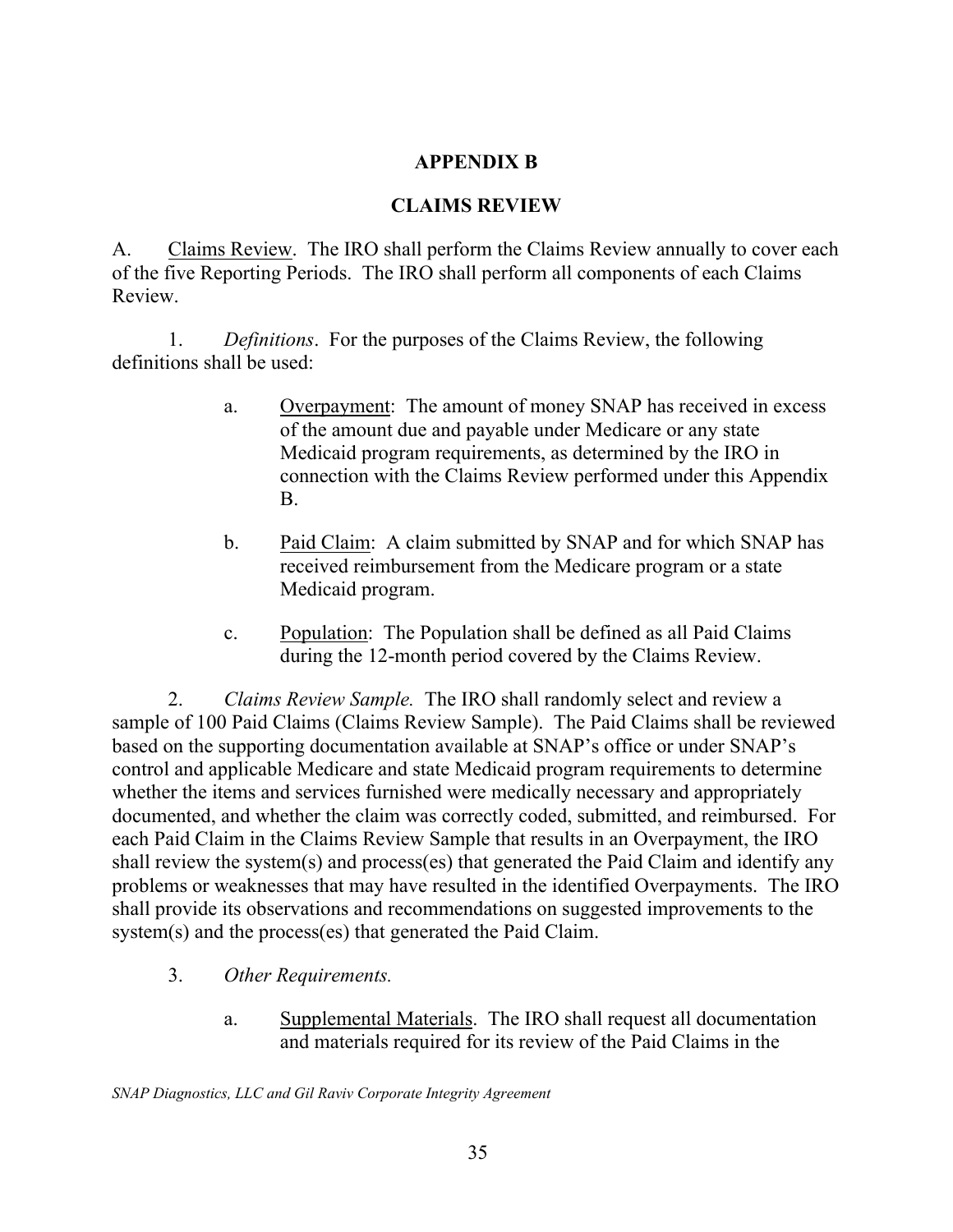Claims Review Sample and SNAP shall furnish such documentation and materials to the IRO prior to the IRO initiating its review of the Claims Review Sample. If the IRO accepts any supplemental documentation or materials from SNAP after the IRO has completed its initial review of the Claims Review Sample (Supplemental Materials), the IRO shall identify in the Claims Review Report the Supplemental Materials, the date the Supplemental Materials were accepted, and the relative weight the IRO gave to the Supplemental Materials in its review. In addition, the IRO shall include a narrative in the Claims Review Report describing the process by which the Supplemental Materials were accepted and the IRO's reasons for accepting the Supplemental Materials.

- b. Paid Claims without Supporting Documentation. Any Paid Claim for which SNAP cannot produce documentation shall be considered an error and the total reimbursement received by SNAP for such Paid Claim shall be deemed an Overpayment. Replacement sampling for Paid Claims with missing documentation is not permitted.
- c. Use of First Samples Drawn. For the purposes of the Claims Review Sample discussed in this Appendix, the first set of Paid Claims selected shall be used (i.e., it is not permissible to generate more than one list of random samples and then select one for use with the Claims Review Sample).

4. *Repayment of Identified Overpayments.* SNAP shall repay within 60 days the Overpayment(s) identified by the IRO in the Claims Review Sample, in accordance with the requirements of 42 U.S.C. § 1320a-7k(d) and any applicable regulations and Centers for Medicare and Medicaid Services (CMS) guidance (the "CMS overpayment rule"). If SNAP determines that the CMS overpayment rule requires that an extrapolated Overpayment be repaid, SNAP shall repay that amount at the mean point estimate as calculated by the IRO. SNAP shall make available to OIG all documentation that reflects the refund of the Overpayment(s) to the payor. OIG, in its sole discretion, may refer the findings of the Claims Review Sample (and any related work papers) received from SNAP to the appropriate Medicare or state Medicaid program contractor for appropriate follow up by the payor.

B. Claims Review Report. The IRO shall prepare a Claims Review Report as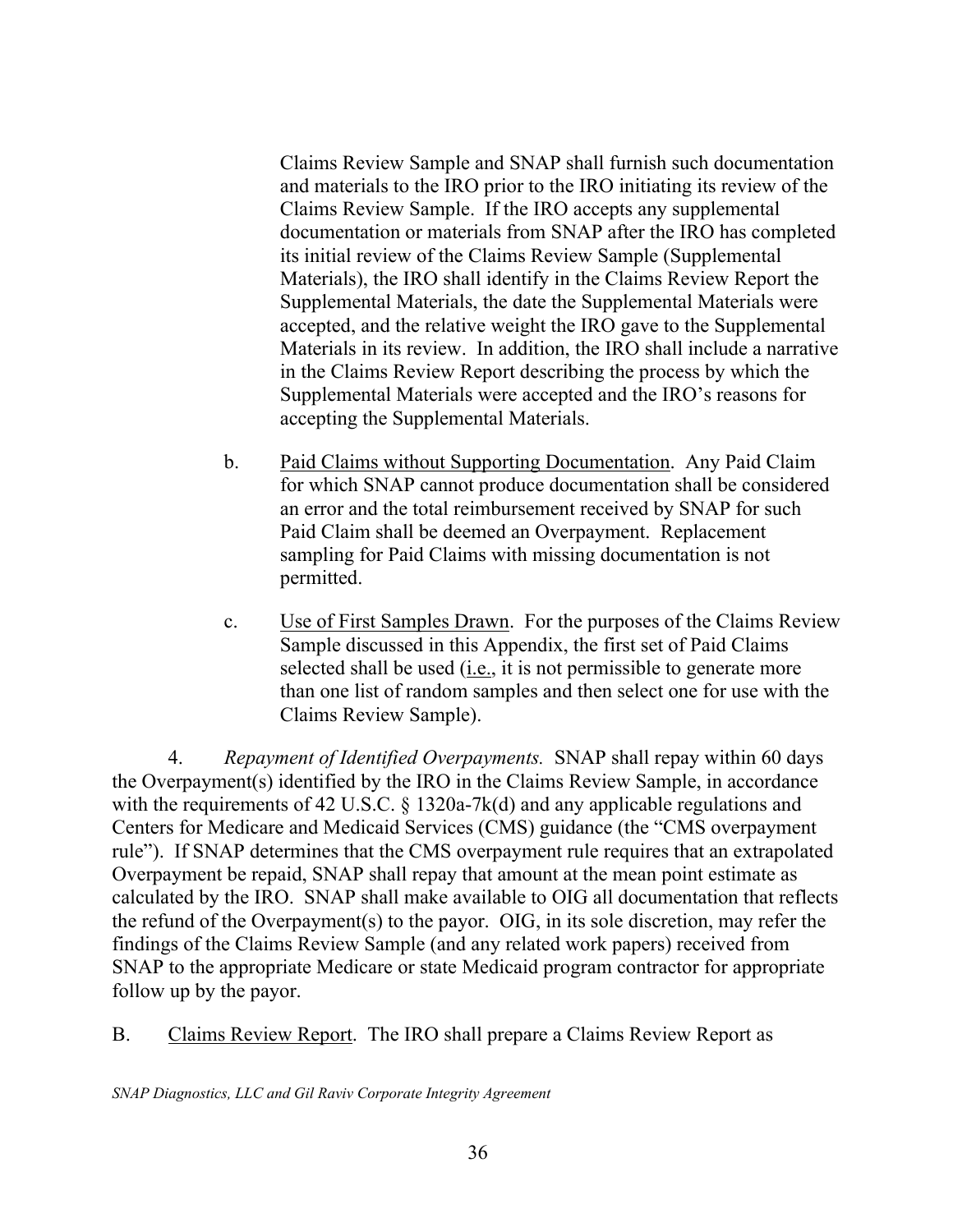described in this Appendix for each Claims Review performed. The following information shall be included in the Claims Review Report.

- 1. *Claims Review Methodology.* 
	- a. Claims Review Population. A description of the Population subject to the Claims Review.
	- b. Claims Review Objective. A clear statement of the objective intended to be achieved by the Claims Review.
	- c. Source of Data. A description of  $(1)$  the process used to identify Paid Claims in the Population and (2) the specific documentation relied upon by the IRO when performing the Claims Review  $(e.g.,)$ medical records, physician orders, certificates of medical necessity, requisition forms, local medical review policies (including title and policy number), CMS program memoranda (including title and issuance number), Medicare carrier or intermediary manual or bulletins (including issue and date), other policies, regulations, or directives).
	- d. Review Protocol. A narrative description of how the Claims Review was conducted and what was evaluated.
	- e. Supplemental Materials. A description of any Supplemental Materials as required by A.3.a., above.
- 2. *Statistical Sampling Documentation.* 
	- a. A copy of the printout of the random numbers generated by the "Random Numbers" function of the statistical sampling software used by the IRO.
	- b. A description or identification of the statistical sampling software package used by the IRO.
- 3. *Claims Review Findings.* 
	- a. Narrative Results.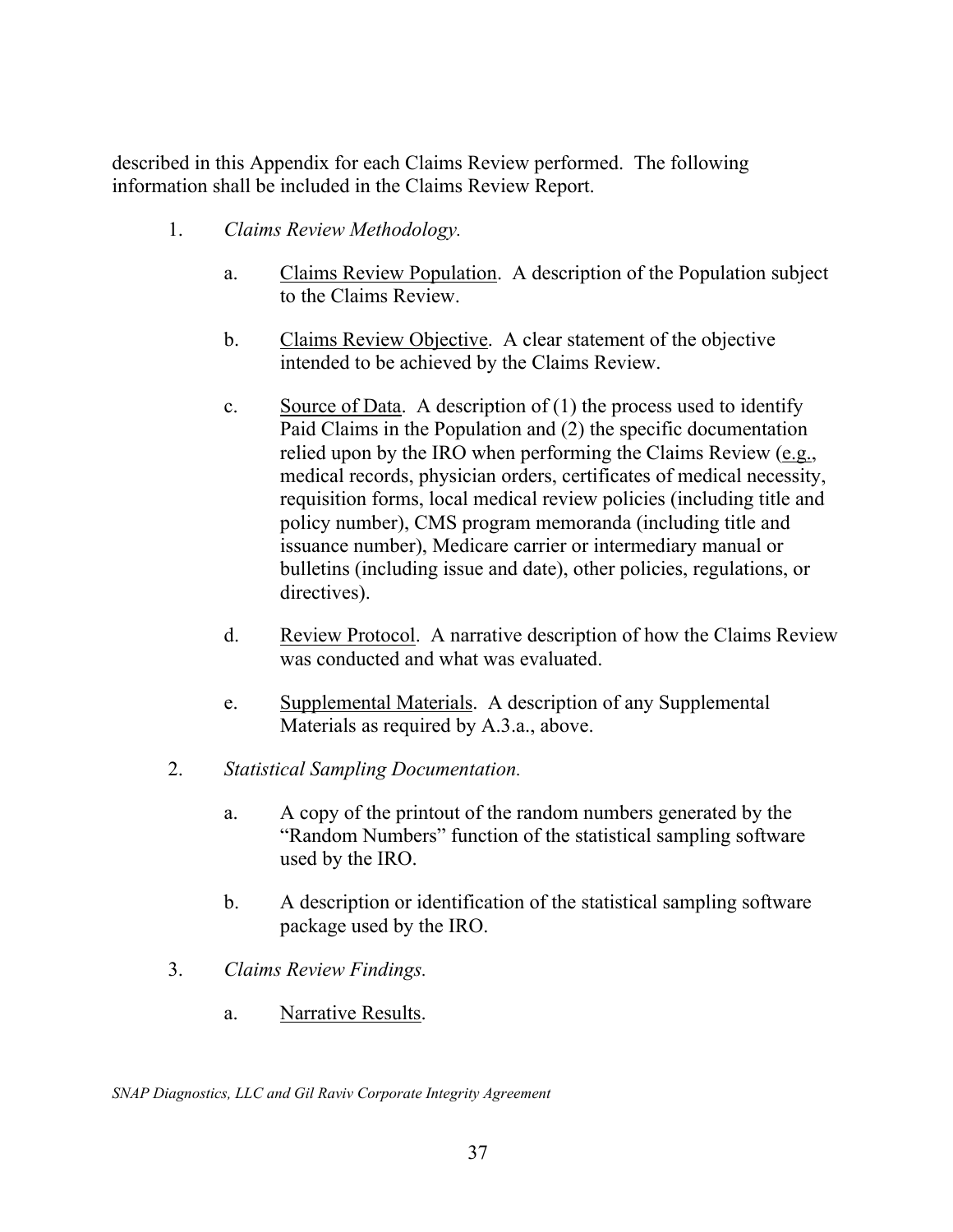- i. A description of SNAP's billing and coding system(s), including the identification, by position description, of the personnel involved in coding and billing.
- ii. A description of controls in place at SNAP to ensure that all items and services billed to Medicare or a state Medicaid program are medically necessary and appropriately documented.
- iii. A narrative explanation of the IRO's findings and supporting rationale (including reasons for errors, patterns noted, etc.) regarding the Claims Review, including the results of the Claims Review Sample.
- b. Quantitative Results.
	- i. Total number and percentage of instances in which the IRO determined that the coding of the Paid Claims submitted by SNAP differed from what should have been the correct coding and in which such difference resulted in an Overpayment to SNAP.
	- ii. Total number and percentage of instances in which the IRO determined that a Paid Claim was not appropriately documented and in which such documentation errors resulted in an Overpayment to SNAP.
	- iii. Total number and percentage of instances in which the IRO determined that a Paid Claim was for items or services that were not medically necessary and resulted in an Overpayment to SNAP.
	- iv. Total dollar amount of all Overpayments in the Claims Review Sample.
	- v. Total dollar amount of Paid Claims included in the Claims Review Sample.
	- vi. Error Rate in the Claims Review Sample. The Error Rate shall be calculated by dividing the Overpayment in the